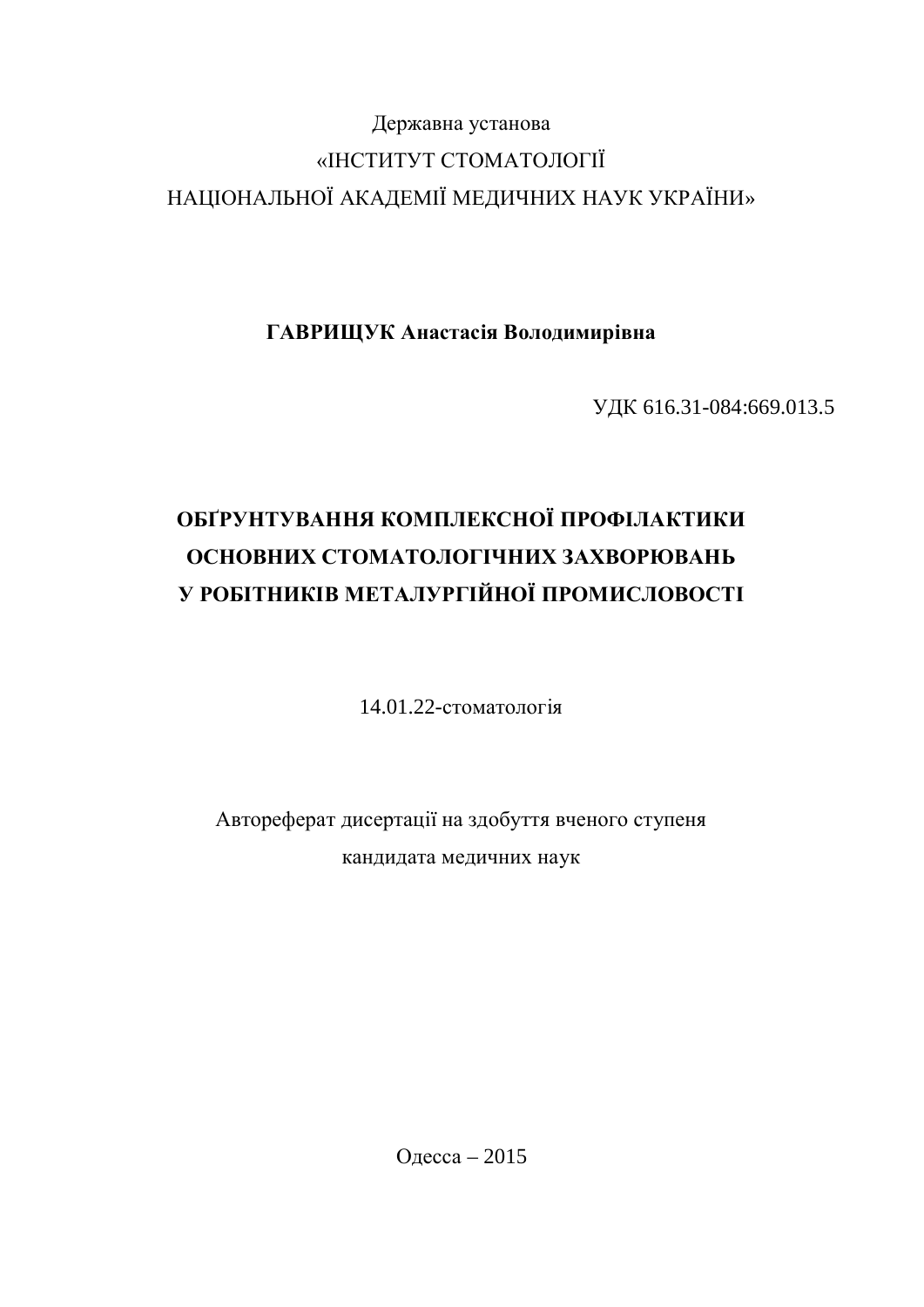Дисертацією є рукопис.

Робота виконана в Одеському національному медичному університеті МОЗ України та ДУ «Інститут стоматології НАМН України».

### Науковий керівник:

доктор медичних наук, професор Дєньга Оксана Василівна, Державна установа «Інститут стоматології НАМН України», завідувач відділу епідеміології та профілактики основних стоматологічних захворювань дитячої стоматології та ортолонтії

## Офіційні опоненти:

- доктор медичних наук, професор Мельничук Галина Михайлівна, Державний вищий навчальний заклад «Івано-Франківський національний медичний університет» МОЗ України, завідувач кафедри дитячої стоматології

- доктор медичних наук, доцент Лучинський Михайло Антонович, Державний вищий навчальний заклад «Тернопільський державний медичний університет ім. І.Я. Горбачевського» МОЗ України, завідувач кафедри терапевтичної стоматології

Захист відбудеться 5 жовтня 2015 р. о 14.00 годині на засіданні спеціалізованої вченої ради Д 41.563.01 в Державній установі «Інститут стоматології НАМН України» за адресою: 65026, м. Одеса, вул. Рішельєвська,11.

З дисертацією можна ознайомитись у бібліотеці Державної установи «Інститут стоматології НАМН України» (65026, м. Одеса, вул. Рішельєвська,11).

Автореферат розісланий 31 серпня 2015 р.

Вчений секретар спеціалізованої вченої ради П. О. Бабеня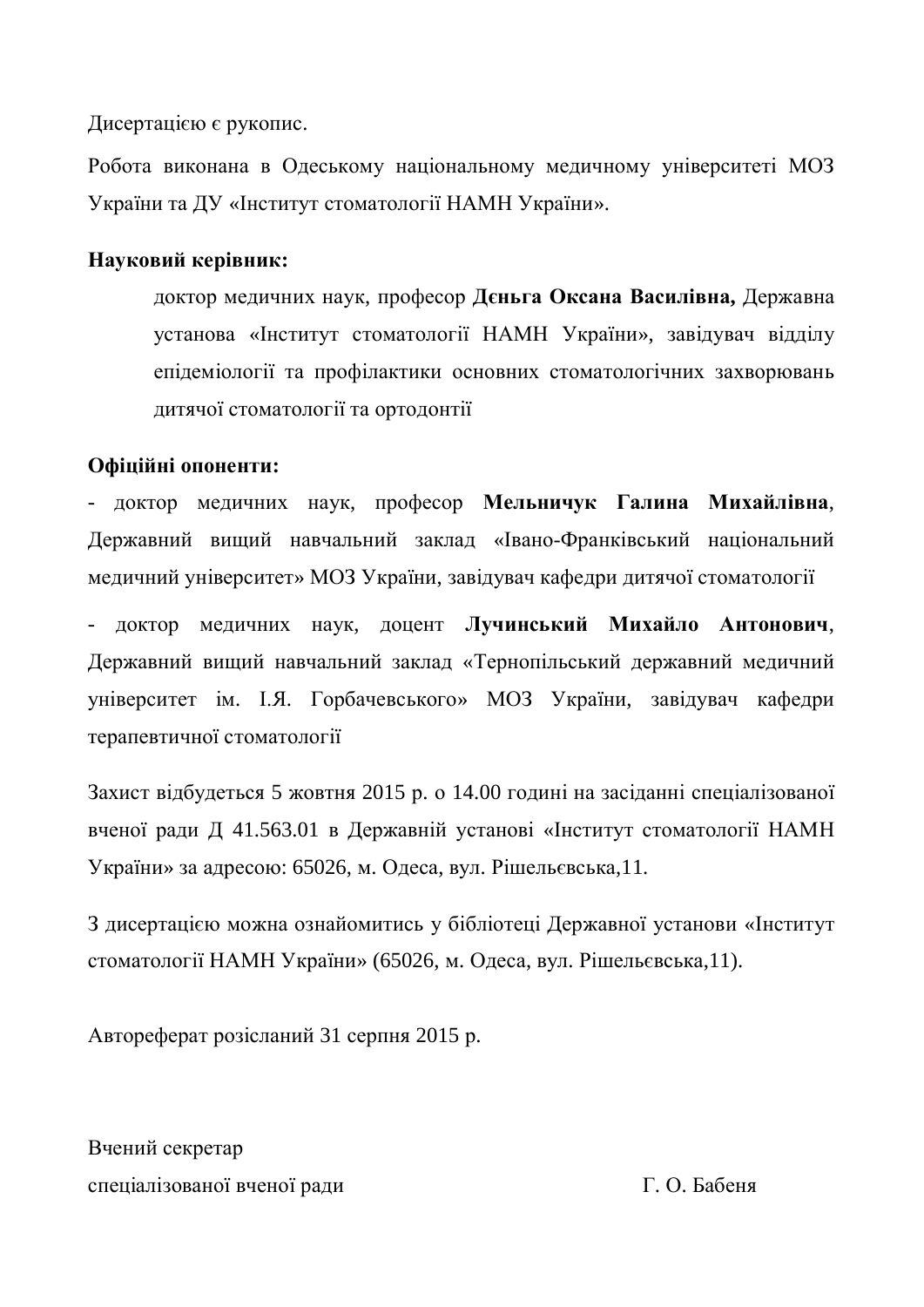## ЗАГАЛЬНА ХАРАКТЕРИСТИКА РОБОТИ

Актуальність теми. У даний час проблемам професійної стоматологічної патології не надають достатньої уваги як організатори виробництва, так і органи охорони здоров'я (Алексеева О. В., 2006; Павлова Н. А., 2009). Головна причина недооцінки ролі экопатогенного ризику в розвитку стоматологічних захворювань – у вузькій спеціалізації практикуючих лікарів і пов'язаним із цим нелостатнім баченням картини в цілому (Авраамова О. Г. и соавт., 2012; Ахметова С. В. и соавт., 2013). З аналогічними проблемами стикається й охорона здоров'я Англії, Данії, Фінляндії, Малайзії, Бразилії та інших країн (Ahlberg J. et al., 1996; Amin W.M. et al., 2001). Ще менше вивчена ця проблема на металургійних підприємствах України.

Етіотропна дія виробничих шкідливих чинників, що призводить до виникнення стоматологічної патології або посилює її патогенез, може здійснюватися як безпосередньо, так і опосередковано через ендокринну й iмунну системи людини (Miyazaki H. et al., 1992).

Основними професійними шкідливими чинниками в металургійній промисловості є шум, пил, вібрація, інфрачервоне ( $\Psi$ ) і ультрафіолетове (УФ) випромінювання, надходження в робітничі приміщення потоків конвекційного тепла, газів, які виділяються при виробничих процесах (окиси вуглецю, сірчистий газ та ін.). При варінні легованих сталей можуть виділятися пари і оксиди марганцю, хрому, селену, берилію та ін. При згоранні масел і смол, що використовуються для мастила виливниць та іншого устаткування, виділяються вуглеводні сполуки. Шуми в металургійному виробництві (часто високочастотні), виникають в доменному виробництві при дутті, в електросталеплавильних, феросплавних і прокатних цехах. Сортування, розмол, зважування та інші підготовчі операції в металургії супроводжуються виділенням пилу. У чорній металургії пил при підготовці шихти містить до 20% кремнезему (Горбачева И. А., 2004).

Усі ці несприятливі чинники призводять до підвищення процесів перекисного окиснення ліпідів (ПОЛ), зниження неспецифічної резистентності організму, активізації процесів дезадаптації, посиленої втрати солей, білків і вітамінів у працівників металургійного виробництва.

Незважаючи на значний статистичний зв'язок між виробничою діяльністю в шкідливих умовах і розвитком стоматологічних захворювань, досі не розроблено чіткої і послідовної схеми їх профілактики, спрямованої на зниження важкості наслідків постійного контакту організму з негативними виробничими чинниками (Абдуазимова А. Д., и соавт. 2001; Боганова Л.Н., 2002; Спиридонов А.М., 2014).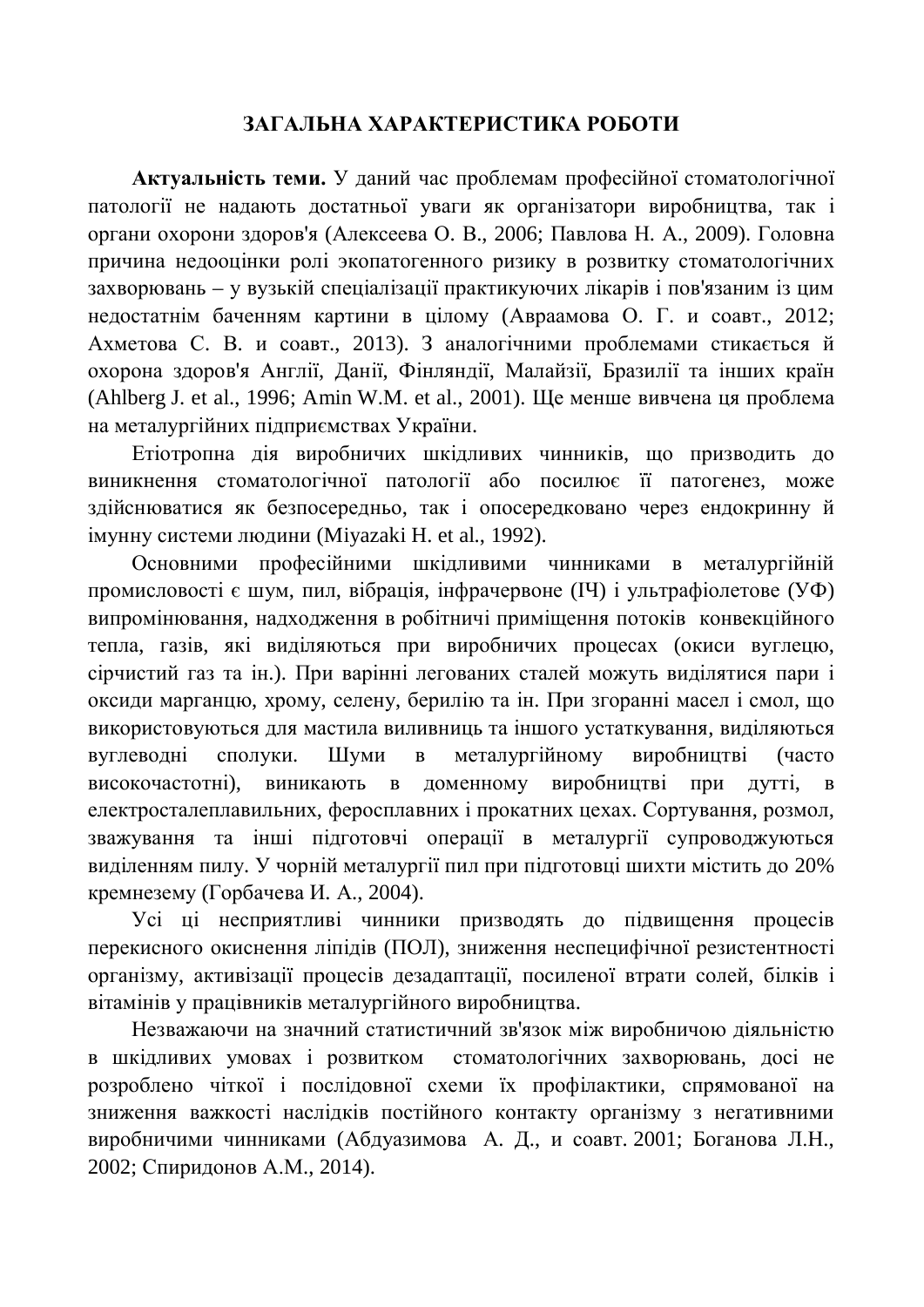Отже, проблема профілактики найпоширеніших стоматологічних захворювань та їх ускладнень у робітників металургійної промисловості досить актуальна і вимагає поглибленого дослідження та визначення шляхів її вирішення. При цьому необхідно вивчити вплив металургійного виробництва на стоматологічний статус працівників, виявити залежність важкості ураження від віку і стажу роботи, визначити генетичну схильність до патології, розробити ефективні заходи профілактики захворювань і компенсації постійного негативного впливу комплексу шкілливих виробничих чинників.

Зв'язок з науковими програмами, планами, темами. Дисертація виконана відповідно до планів 2-х спільних науково-дослідних робіт Одеського національного медичного університету і ДУ «Інститут стоматології НАМН України»: «Удосконалити профілактику та лікування стоматологічних захворювань у пацієнтів із захворюваннями шлунково-кишкового тракту та ендокринною патологією» (Шифр АМН 079.10, №ДР 0110U000271); «Улосконалити профілактику та лікування основних стоматологічних захворювань у пацієнтів на тлі зниженої неспецифічної резистентності, обумовленої антропогенними та біогеохімічними макро-та мікроелементозами» (Шифр НДР: НАМН 089.13 № ДР 0113U000532).

Здобувач є співвиконавцем окремих фрагментів зазначених тем.

Мета і задачі дослідження. Метою роботи було підвищення ефективності профілактики захворювань твердих тканин зубів і пародонту у працівників важкої металургії на тлі постійної екотоксикації і стресу шляхом проведення комплексних лікувально-профілактичних заходів, які підвищують неспецифічну резистентність і нормалізують адаптаційно-компенсаторні реакції організму.

Для досягнення поставленої мети булі сформульовані наступні завдання:

1. Вивчити поширеність і структуру стоматологічних захворювань у працівників важкої металургії.

2. Провести молекулярно-генетичні дослідження на клітинах букального епітелію для оцінки схильності робітників металургійної промисловості до основних стоматологічних захворювань.

3. Провести багатофакторний аналіз кореляції результатів біохімічних, біофізичних, клінічних і клініко-лабораторних досліджень робітників металургійної промисловості.

4. В експерименті на тваринах на моделі шкідливих чинників металургійного виробництва обгрунтувати ефективність застосування розробленого комплексу лікування і профілактики основних стоматологічних захворювань працівників важкої металургії.

5. Вивчити клінічну ефективність розробленого методу профілактики основних стоматологічних захворювань у працівників важкої металургії.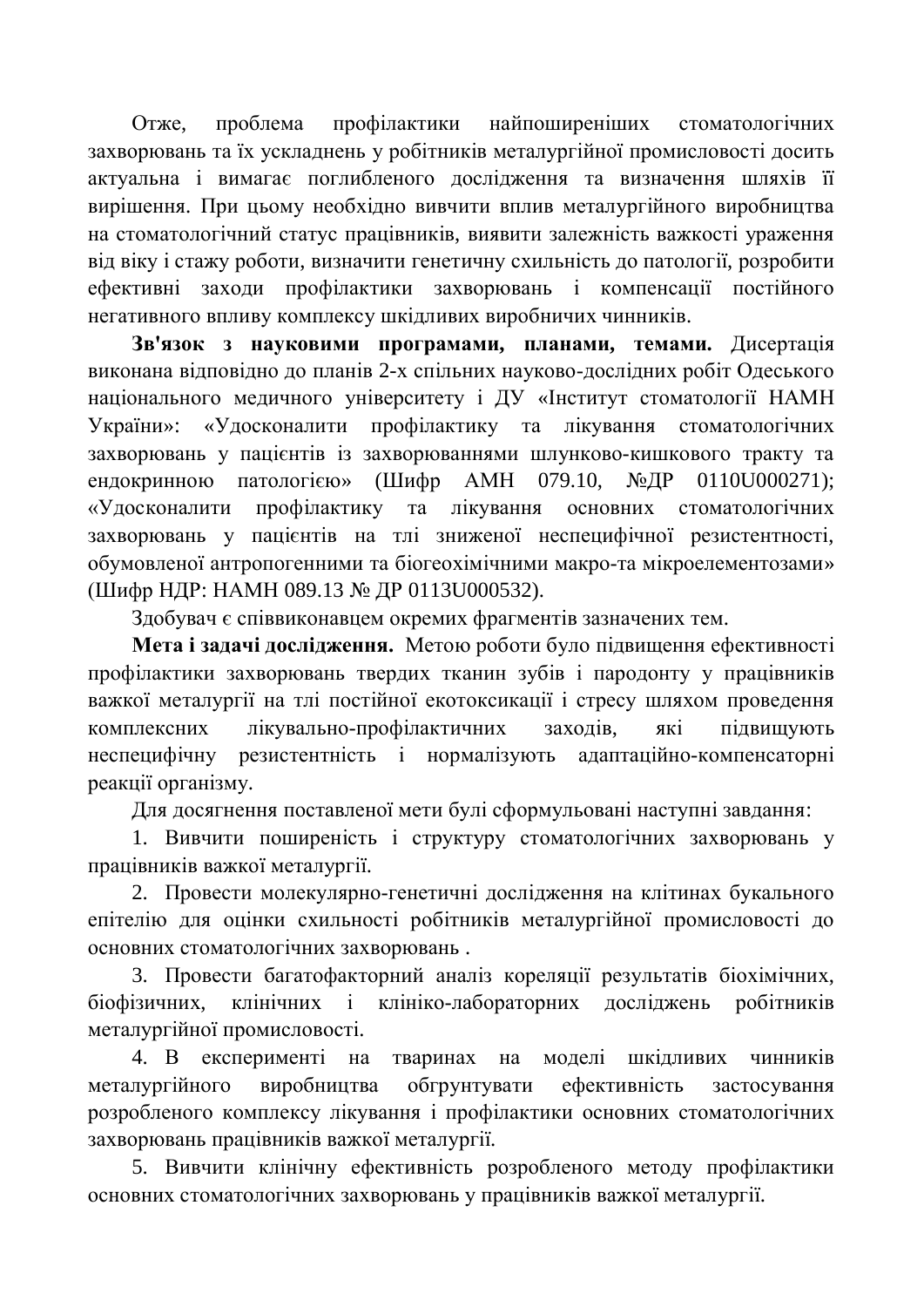6. Клініко-лабораторними методами у робітників металургійної промисловості провести оцінку впливу профілактичного комплексу на біохімічні і біофізичні параметри ротової рідини, твердих тканин зубів і тканин пародонту.

Об'єкт дослідження – захворювання твердих тканин зубів і пародонту у працівників важкої металургії України.

*Предмет дослідження* – патогенетичне обгрунтування профілактики основних стоматологічних захворювань у робітників металургійної промисловості.

Методи дослідження:

*епідеміологічні* – для оцінки поширеності і структури основних стоматологічних захворювань у працівників металургійної промисловості;

експериментальні – для вивчення на тваринах механізмів дії комплексу адаптогенних, протимікробних, протизапальних препаратів при моделюванні шкідливих чинників металургійного виробництва;

клінічні – для вивчення ефективності розроблених лікувальнопрофілактичних заходів на тлі постійної інтоксикації організму на виробництві;

*клініко-лабораторні* – лля ошінки генетичної схильності до стоматологічної патології, а також безпосередньої і віддаленої дії лікувальнопрофілактичного комплексу.

Наукова новизна одержаних результатів. Вперше молекулярногенетичними дослідженнями на клітинах букального епітелію у робітників сталеливарного заводу показано, що при нормальному функціонуванні генів CYP1A1 і CYP3A4 першої фази детоксикації клітин організму (100 %) мають місце значні порушення генотипу GSTM1 другої фази детоксикації (у 40 % – нульовий генотип), зумовлюючи низьку міру очищення клітин від токсинів і збереження в організмі активних проміжних метаболітів, що мають мутагенні і канцерогенні властивості, які порушують захисні системи організму.

Вперше показано, що у робітників металургійного виробництва є гетерозиготні і мутаційні порушення в прозапальному гені IL-10 (100 % поліморфізм) та генах метаболізму кісткової і сполучної тканини Col1A1 (30 % гетерозиготи), Col2A1 (у 50 % – неповноцінний генотип), MMP1 (100 % гетерозиготи), CTR (100 % мутантних та гетерозиготних форм) і ER-L (70 % гетерозиготи), які сприяють виникненню недосконалого остеогенезу, запальнодегенеративним змінам, деструкції тканин апарату підтримки зуба.

Вперше показано, що у робітників металургійного заводу спостерігається надлінійне зростання індексів КПВз, КПВп (від 9,22 до 16,64) у віці від 20-30 до 40-50 років, що свідчить про прискорюючий вплив виробничих умов (фенотип) на реалізацію наявних порушень у генотипі. У середньому по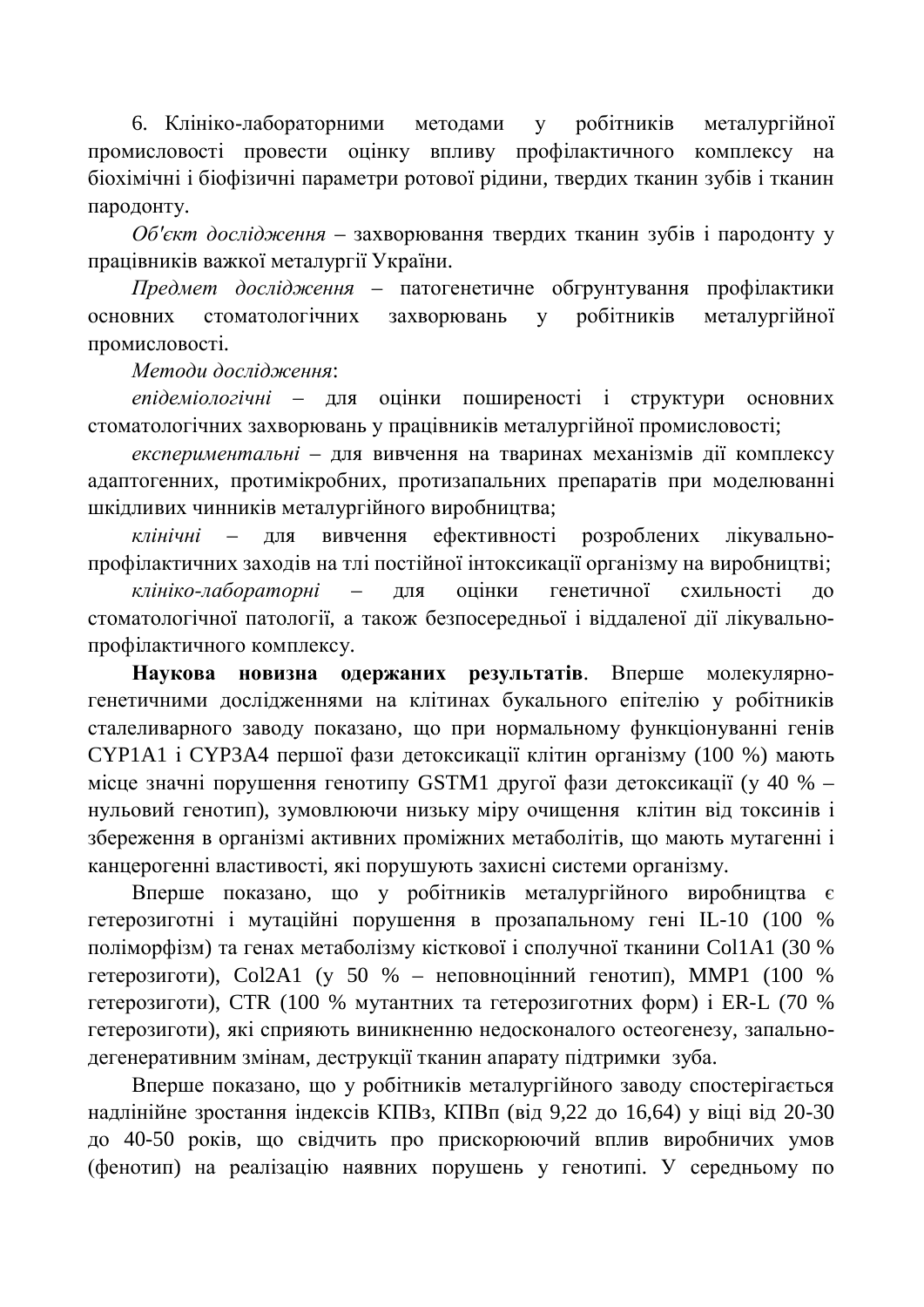Україні ця залежність з віком має сублінійний характер (КПВз, КПВп від 11,96 до 14,90).

Вперше показано, що у робітників металургійного виробництва денситометричні показники п'яткової кістки BUA (широкосмугове загасання ультразвукової хвилі) і ВОІ (індекс якості кістки) змінюються з віком значно сильніше (на 7,2 % і 10,8 % відповідно), ніж параметр SOS (швидкість поширення ультразвукової хвилі) – на 1,67 %, що свідчить про швидшу зміну зі збільшеням стажу роботи архітектоніки кісткової тканини, ніж її загальної мінералізації.

Вперше показано, що моделювання в експерименті шкідливих чинників металургійного виробництва викликає патологічні зміни в тканинах ясен, кісткових тканинах альвеолярного відростка і сироватці крові щурів, які влавалося ліквілувати при використанні розробленого лікувальнопрофілактичного комплексу: атрофія альвеолярного відростка знизилася на 12,5 %, у яснах і сироватці крові активність еластази зменшилася на 25,5 %, кислої фосфатази (КФ) – на 20,9 %, вміст малонового діальдегіду (МДА) – на 35 %, а також підвищилися активність каталази – на 25,6 % і 41,6 % та антиоксилантно-прооксилантний індекс (АПІ) на 98,2 % і 97 % вілповілно).

Розроблений профілактичний комплекс дозволив отримати у робітників металургійного виробництва пародонтопротекторний ефект за індексом Парма у 57 %, а карієспрофілактичний ефект – у 25,6 %. У групі НІК (найвища інтенсивність карієсу) карієспрофілактичний ефект склав 32,1 %. При цьому в ротовій рідині стійко знизилися інтенсивність ПОЛ (вміст МДА), патогенна мікрофлора (активність уреази), збільшилася активність антиоксидантного і антимікробного захисту в порожнині рота (активність каталази і лізоциму), стабілізувався водневий потенціал ротової рідини рН, нормалізувався метаболізм клітин букального епітелію (зарядовий стан клітин), покращилися функціональні реакції мікрокапілярного русла ясен та їх бар'єрний захист.

Практичне значення отриманих результатів. Розроблений лікувальнопрофілактичний комплекс для робітників металургійної промисловості дозволяє на тлі постійного стресу й інтоксикації організму, пов'язаних з виробництвом, поліпшити клінічні показники твердих тканин зубів і пародонту, біохімічні і біофізичні параметри ротової рідини, тканин ясен та її мікрокапілярного русла.

Розроблений профілактичний комплекс для робітників металургійної промисловості впроваджено в клінічну практику обласної стоматологічної поліклініки м. Дніпропетровськ, стоматологічної поліклініки №1 м. Кривий Ріг, ДУ «Інститут стоматології НАМН України». Матеріали дисертації включені в навчальний процес Одеського національного медичного університету МОЗ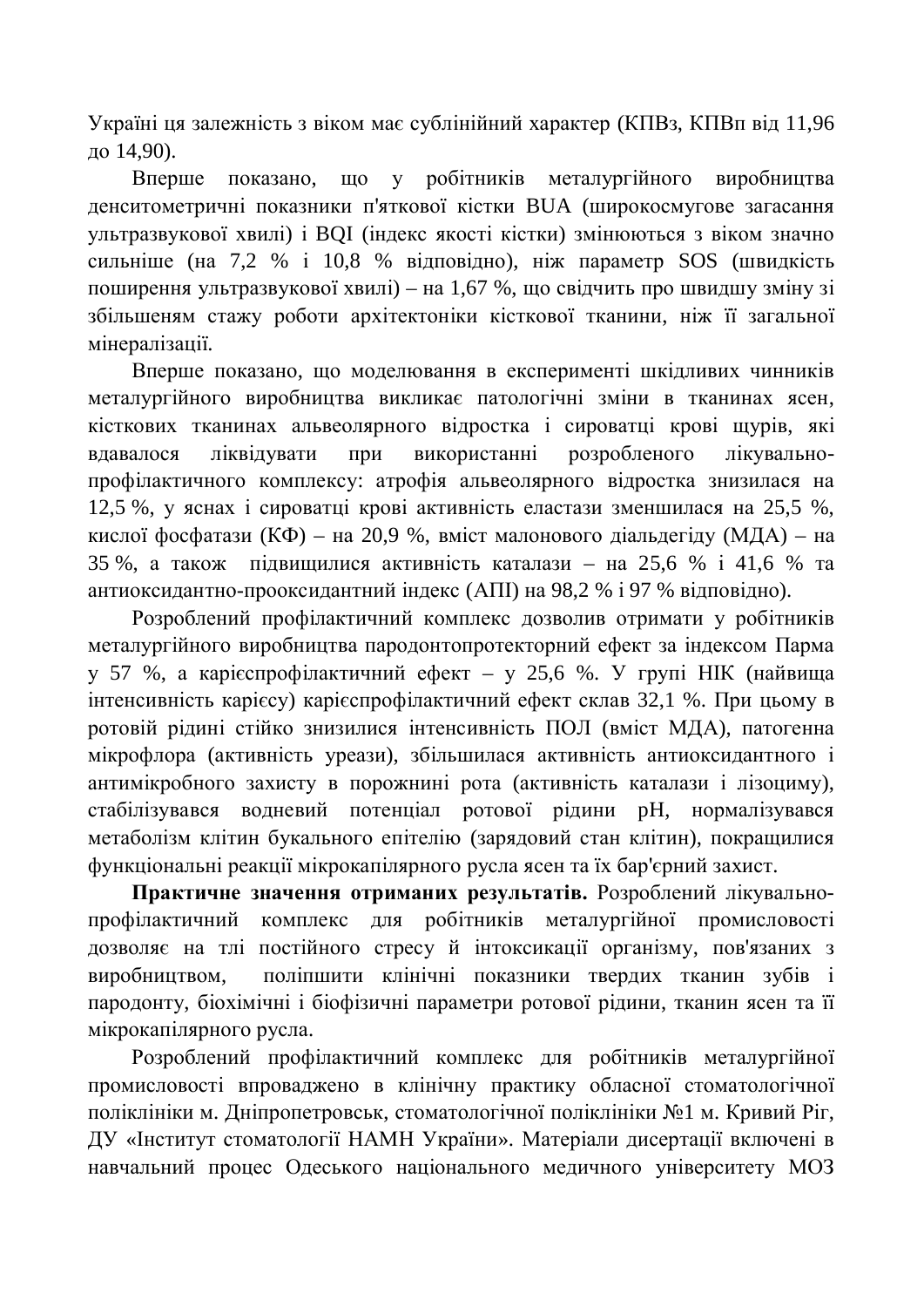України та факультету післядипломної освіти ДЗ «Дніпропетровська медична академія МОЗ України».

Особистий вклад здобувача. Автором спільно з науковим керівником розроблено план досліджень, визначені мета і завдання, сформульовані основні висновки. Автором самостійно вибрані методи дослідження і написана дисертаційна робота. Епідеміологічні, експериментальні, клінічні і лабораторні дослідження виконані автором спільно зі співробітниками кафедри стоматології дитячого віку Олеського національного меличного університету, відділу епідеміології і профілактики основних стоматологічних захворювань дитячої стоматології і ортодонтії, лабораторії біохімії, сектору біофізики ДУ «Інститут стоматології НАМН України», лабораторії молекулярно-генетичних досліджень «Гермедтех».

Апробація результатів дисертації. Матеріали дисертації представлені і обговорені на Міжнародній науково-практичній конференції «Фармацевтичні та медичні науки: актуальні питання» (Дніпропетровськ, 2014), Міжнародній науково-практичній конференції «Медичні науки: напрямки та тенденції розвитку в Україні та світі» (Одеса, 2014), Міжнародній науково-практичній конференції «Здоров'я людини у сучасному світі: питання медичної науки та практики» (Одеса, 2014).

Публікації. За матеріалами дисертації опубліковано 8 наукових праць, із них 4 статті у наукових фахових виданнях України (в тому числі 1 стаття у журналі, включеному до наукометричної бази Copernicus), 1 стаття у науковому виданні Польщі, 3 тези доповідей на науково-практичних конференціях.

Об'єм і структура дисертації. Дисертація викладена на 142 сторінках принтерного тексту, ілюстрована 17 рисунками і 35 таблицями. Складається зі вступу, огляду літератури, 4 розділів власних досліджень, аналізу і узагальнення отриманих результатів, висновків, практичних рекомендацій і списку використаної літератури (206 джерел, з них 77 – латиницею).

## **ОСНОВНИЙ ЗМІСТ**

Обгрунтуванням мети роботи був, у першу чергу, високий рівень стоматологічної захворюваності працівників металургійного виробництва, яке відноситься до галузей із найбільш важкими, небезпечними і шкідливими умовами праці та займає одне з провідних місць за рівнем професійної захворюваності і тимчасової непрацездатності робітників. Несприятливі фактори такого виробництва впливають безпосередньо на функціональні системи, змінюють гомеостаз організму, що спричиняє зміну нервовогуморальної регуляції (Билык Л.И., 1990; Абдазимов А.Д., 1992; Величковский Б.Т. и соавт., 2003) і, як наслідок, патологічні зміни в ротовій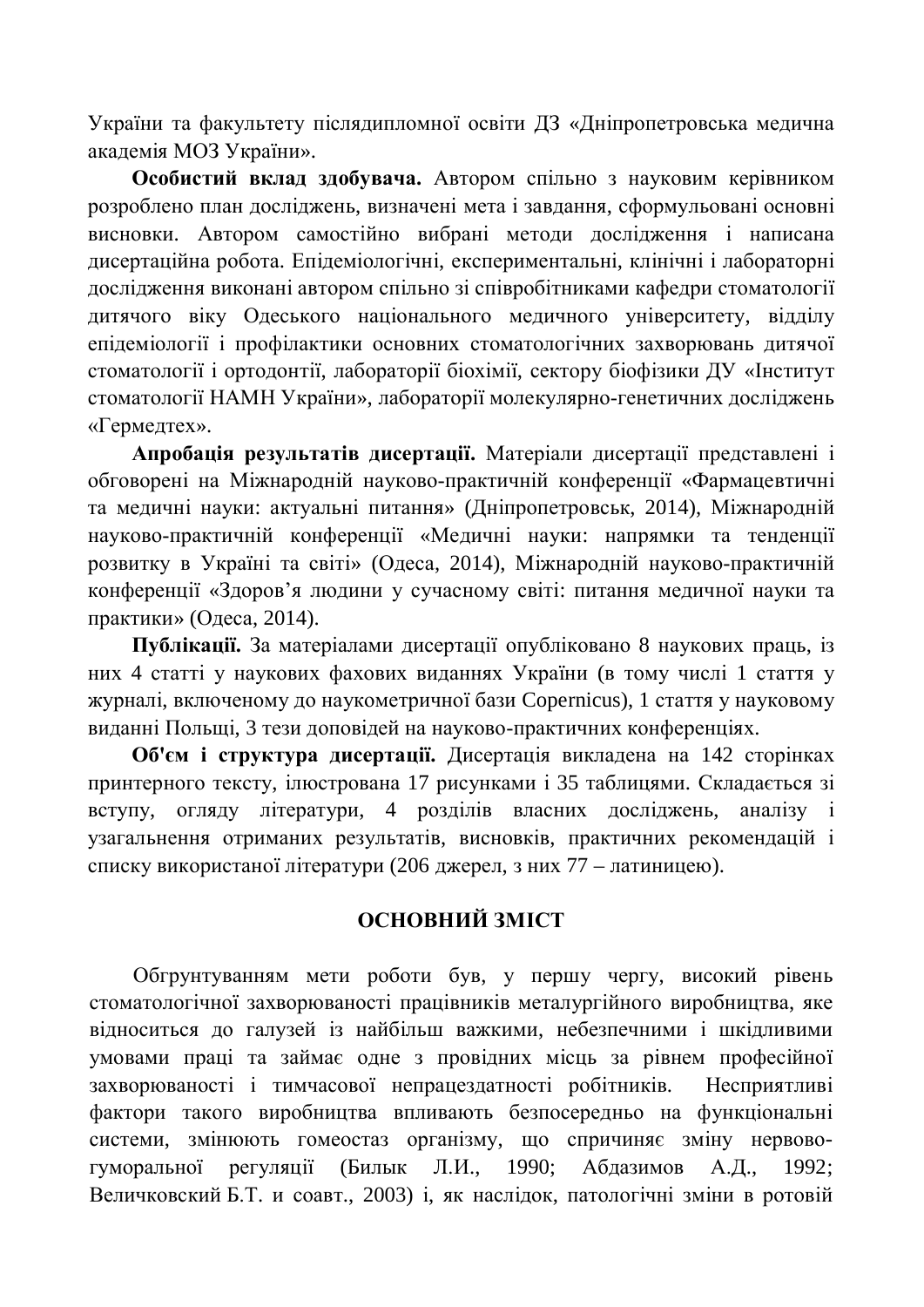порожнині, залежні від загального функціонального стану організму. Вочевидь, що заходи щодо захисту організму працівників металургійних підприємств від постійної інтоксикації недостатні і вимагають розробки нових, ефективних технологій профілактики і лікування основних стоматологічних захворювань.

**Матеріали і метоли лослілження.** Обстежено 95 працівників Дніпропетровського сталеливарного заводу (57 чоловіків, 38 жінок) віком 20-60 років. Для поглиблених досліджень і оцінки впливу лікувальнопрофілактичних заходів на працівників металургійного виробництва з них було відібрано 57 робітників із діагнозом 0-1 ступінь генералізованого пародонтиту (ГП) (основна група – 29 чоловік, група порівняння – 28 чоловік) віком 30-40 років. Група порівняння отримувала лише базову терапію (санацію порожнини рота і професійну гігієну). Пацієнти основної групи, окрім базової терапії, отримували кілька разів на рік спеціально розроблений для працівників металургійної промисловості профілактичний комплекс (таблиця 1).

Таблиня 1

| працівників металургійної промисловості |              |                |                 |                           |
|-----------------------------------------|--------------|----------------|-----------------|---------------------------|
| $N$ <sup>o</sup> $\Pi$ / $\Pi$          | Препарат     | Дозування      | Терміни         | Механізм дії              |
| $\mathbf{1}$                            | L-карнітин   | системно       | 1-й місяць,     | Гальмує остеопенію,       |
|                                         |              | за інструкцією | 2 рази на рік   | колагеноутворюючий        |
| $\overline{2}$                          | Квертулін    | системно       | 1-й місяць,     | Адаптогенний,             |
|                                         | (кверцитин,  | за інструкцією | 2 рази на рік   | антиоксидантний, регулює  |
|                                         | кальцит,     |                |                 | мікробіоценоз, джерело    |
|                                         | інулін)      |                |                 | легкозасвоюваного кальцію |
| 3                                       | Лецитин      | системно       | 2-й місяць,     | Гепатопротекторний,       |
|                                         |              | за інструкцією | 2 рази на рік   | антиоксидантний           |
| $\overline{4}$                          | Альбумін     | 2 г на добу    | 1 місяць,       | Збалансований набір       |
|                                         | яєчний       |                | 2 рази на рік   | амінокислот               |
| 5                                       | Іонна зубна  | за інструкцією | 2 місяця вранці | Розчиняє зубний наліт і   |
|                                         | щітка        |                | і ввечорі       | зубний камінь за рахунок  |
|                                         |              |                |                 | іонів Ті $O_2$            |
| 6                                       | Мукозоадге-  | місцево по 15  | 1 місяць,       | Остеотропний,             |
|                                         | зивні гелі   | днів кожний,   | 2 рази на рік   | протизапальний            |
|                                         | «Кальцикор»  | на ніч         |                 |                           |
|                                         | і «Остеовіт» |                |                 |                           |

## Комплексна профілактика основних стоматологічних захворювань для **ɩɪɚɰɿɜɧɢɤɿɜɦɟɬɚɥɭɪɝɿɣɧɨʀɩɪɨɦɢɫɥɨɜɨɫɬɿ**

У 10-ти робітників сталеливарного цеху були отримані зі щоки зразки клітин букального епітелію (КБЕ) для молекулярно-генетичних досліджень генетичної схильності до різної стоматологічної патології. Оцінювалися алельні варіанти генів детоксикації (CYP1A1, CYP3A4, GSTM1), генів метаболізму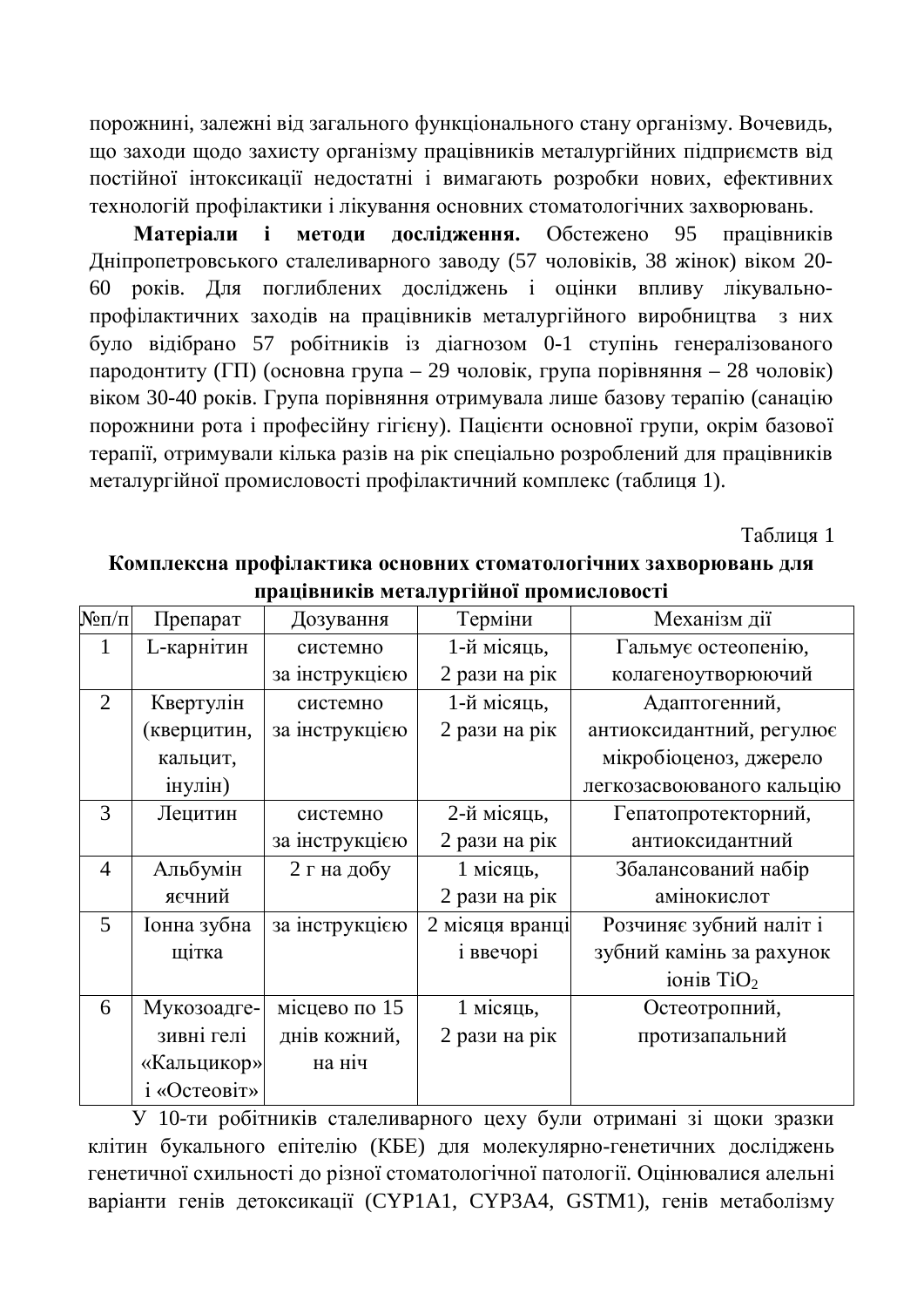кісткової тканини [Col1a1 Sp1 G>T, CTR(CALCR) C11377T, CASR(A986S), MMP1(-1607insG), ER-L:Pvu2,:Xba1, DSPP(g.49C>T)], протизапальних генів [(TNF G(-308) A (rs1800629), IL-10 -1082G/A].

Експеримент був проведений на 30 самцях щурів лінії «Вістар» стадного розведення у 6-ти місячному віці із середньою масою на початок експерименту  $294 \pm 25$  г. Щури були розділені на групи по 10 тварин в кожній: 1 – інтактна; 2 – модель шкідливих чинників виробництва; 3 – модель шкідливих чинників виробництва + комплекс препаратів.

Тварин 2-ої і 3-ої групи щодня розміщували в спеціальних камерах на 5 годин для дії комплексу несприятливих умов виробництва (вібрація, пил, шум, IЧ і УФ випромінювання).

Щурам 3-ої групи впродовж всього дослідження перед розташуванням їх у камері вводили внутришньошлунково квертулін 100 мг/кг (висновок МОЗ України №05.03.02-06/44464 від 17.05.2012) і альбумін яєчний 2 г/кг (висновок МОЗ України № 05.03.02-06/44462 від 17.05.2012). На тканини порожнини рота щурів 3-ої групи наносили мукозоадгезивні гелі: 15 днів «Кальцикор», 15 днів «Остеовіт» по 0,5 мл/щура.

Через 30 днів щурів виводили з експерименту під тіопенталовим наркозом шляхом тотального кровопускання із серця. Збирали сироватку крові, в якій визначали параметри, що характеризують неспецифічну резистентність: вміст МДА, активність каталази, АПІ, загальну протеолітичну активність (ЗПА), рівень інгібітору трипсину (ІТ) (Веремеенко К.Н., 1988). У нижній щелепі щурів обчислювали атрофію альвеолярного відростка (Терешина Т.П., 2003), а з верхньої – готували гомогенати, в яких визначали основні біохімічні показники кісткового метаболізму: активність лужної фосфатази (ЛФ) і КФ, ЗПА та активність еластази (Левицький А.П. і співавт., 2005).

У гомогенатах ясен щурів визначали маркери запалення і антиоксидантної системи – активність еластази, КФ (Левицький А.П. і співавт., 2010), каталази (Гирин С.В., 1999), вміст МДА (Левицький А.П. і співавт., 2010) і АПІ (Левицький А.П. і співавт., 2006).

Стан твердих тканин зубів у робітників металургійного виробництва оцінювали за індексами КПВз і КПВп. Рухомість зубів визначали за допомогою періотестометричного приладу "Periotest-S" Medizintechnik Gulden, Германія. Стан тканин пародонту визначали за допомогою індексів кровоточивості, РМА в модифікації Рагта (%), Шиллєра-Пісарєва (Ш-П), глибини пародонтальних кишень та зубного каменю. Гігієнічний стан ротової порожнини визначали з використанням індексів Silness-Loe і Stallard (Хоменко Л. А., 2000).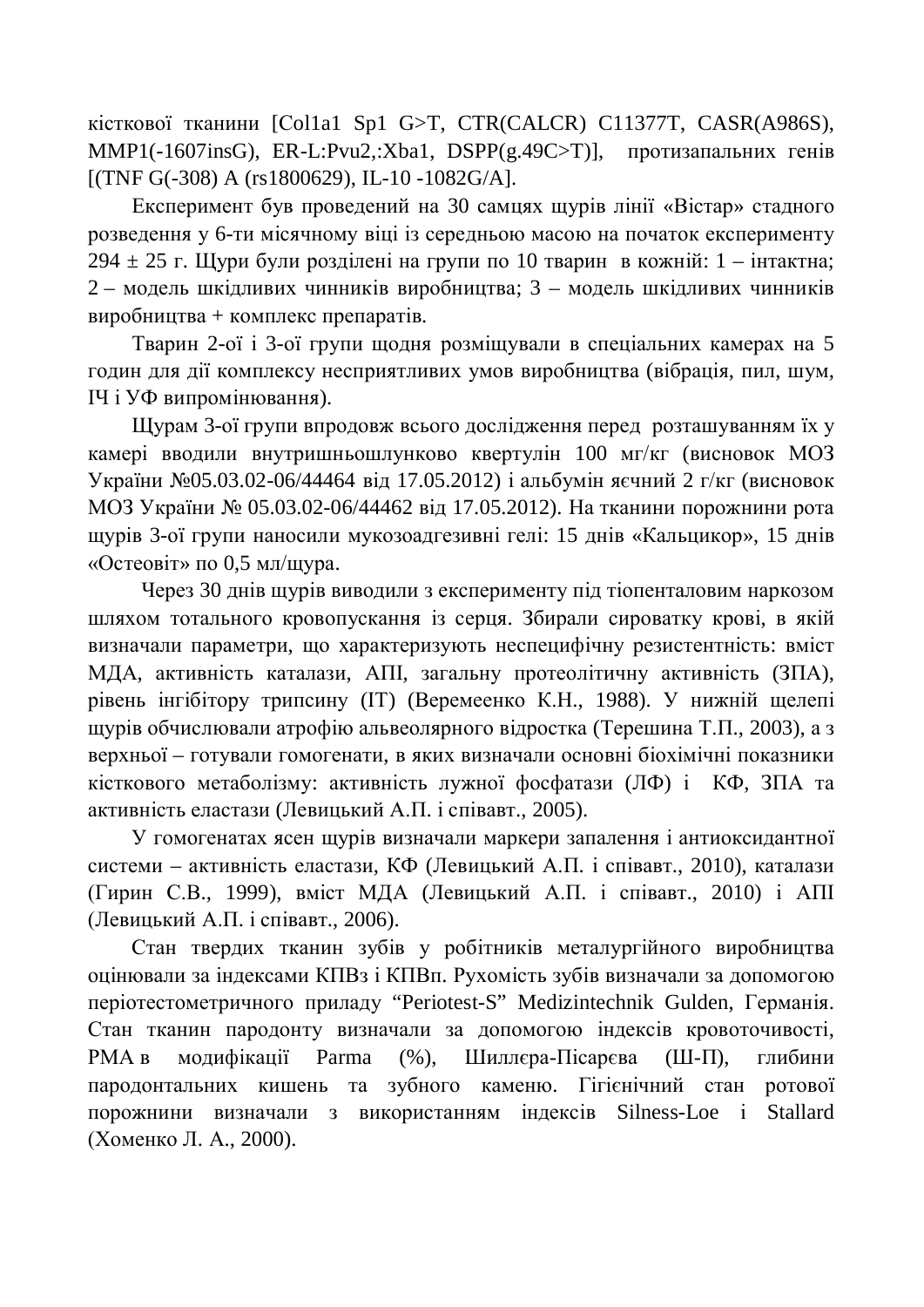У клініці в ротовій рідині робітників до наших заходів та через 3, 6 і 12 місяців визначалися активність уреази, лізоциму (Левицький А.П. і співавт., 2010), каталази і вміст МЛА.

Епітелій збирали в пробірки Eppendorf із стерильним фізіологічним розчином. Усі отримані біоматеріали транспортували в лабораторію в спеціальних термоконтейнерах при температурі 4 °С. Виділення і очищення ДНК із букальних клітин проводили за методом Делапорта (Dellaport S.L., 1983). Визначали вміст ЛНК на спектрофотометрі (Nanophotometr, Implen), відібравши аликвоту 5 мкл безпосередньо з пробірки з розчином ДНК. Алельні варіанти генів оцінювали методом алельспецифічної полімеразної ланцюгової реакції (ПЛР), обробляючи ампліфікати відповідним ферментом рестрикції. Ампліфікацію досліджуваних ділянок генів проводили паралельно в двох епендорфах для нормального і мутантного варіантів гена в 20 мкл буферного розчину (фірма «Fermentas») і 100 нм кожного олігонуклеотидного праймера, 100-150 нг ДНК. ПЛР проводили на ампліфікаторі BIO-RAD (США) і експериментально підбирали необхідну програму зміни температур і тривалості кожного кроку реакції для визначення поліморфізму досліджуваних генів. Усього в дослідженні проведено 10 ПЛР-реакцій.

Оцінку стабільності рН ротової рідини ( $\Delta$ рН), як одного з показників рівня неспецифічної резистентності в організмі і в порожнині рота зокрема, проводили за методом Дєньги О. В. і співавт. (2010).

При комплексній оцінці зарядового стану КБЕ (Деньга О. В., 1997) оцінювався відсоток електрофоретично рухомих ядер, відсоток рухомих плазмолем КБЕ, амплітуди зміщення в електричному полі ядер і плазмолем та їх відношення. Усі ці величини пов'язані з рівнем неспецифічної резистентності в порожнині рота, залежать від ступеня запального процесу в тканинах пародонту та інтенсивності каріозного процесу, дозволяють оцінювати рівень адаптаційних і функціональних реакцій у порожнині рота і перехідних процесах під впливом профілактики і лікування. КБЕ брали натщесерце після полоскання порожнини рота, легким зішкрібом. Препарати готувалися за методикою Шахбазова В.Г. (1986). Відсоток електрофоретично рухомих ядер і плазмолем оцінювався за допомогою біологічного мікроскопа при збільшенні 480<sup>×</sup> для 100 неушкоджених клітин у кожному препараті. Амплітуди електрофоретичного зміщення ядер і плазмолем оцінювалися за допомогою окулярної лінійки мікроскопа.

Спектроколориметричні дослідження тканин пародонту дозволяють оцінит и функціональний стан мікрокапілярного русла ясен по виникненню і вигляду функціональної гіперемії під дією регламентованого жувального навантаження (Дєньга О.В. і співавт., 2010), який визначається станом метаболічних процесів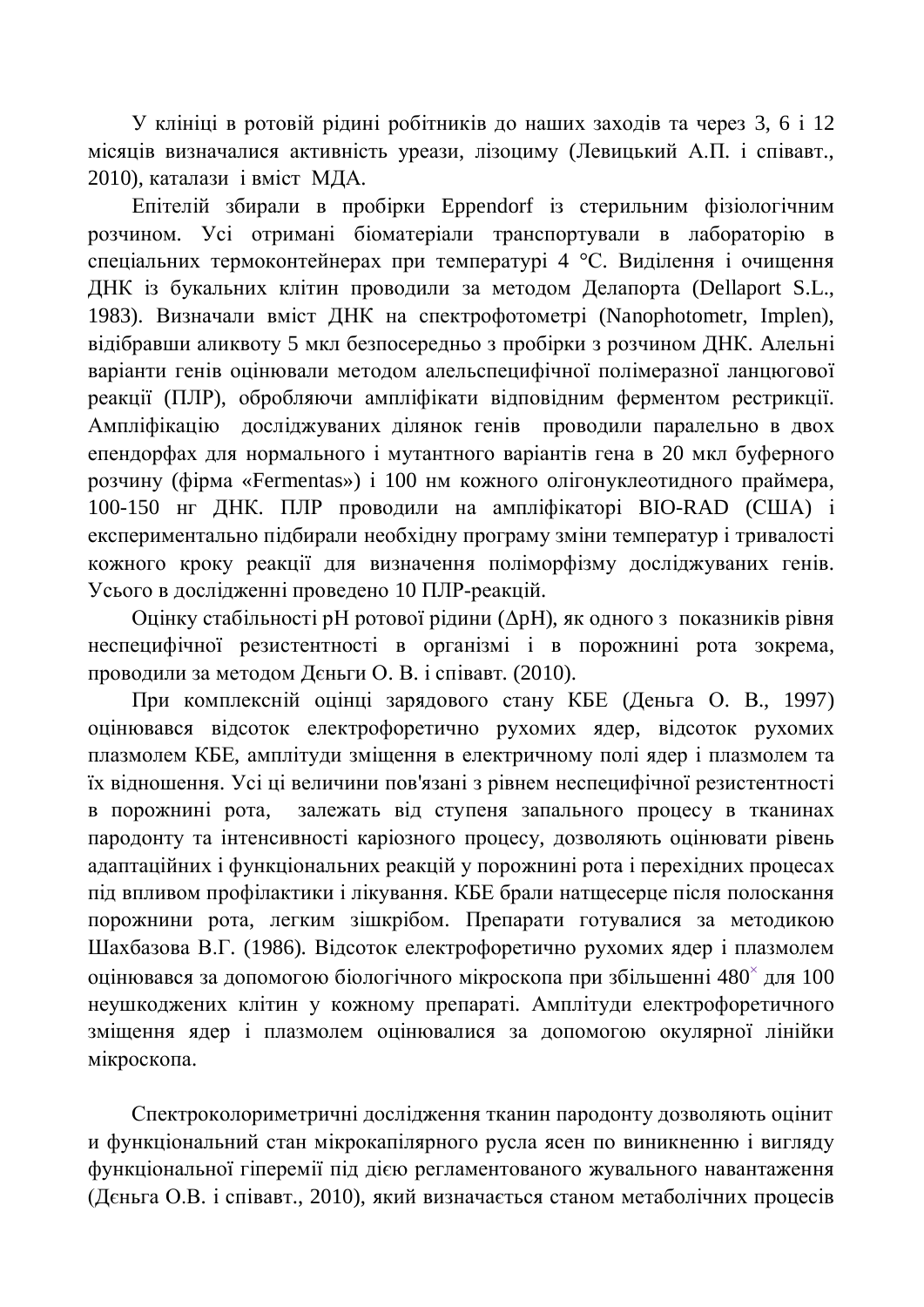у клітинах організму і їх здатністю реагувати на навантаження, станом капілярів, тонусом судин, адекватною вазомоторною реакцією. Метод заснований на тому, що кровотік в яснах складає 70 % від загального кровообміну тканин пародонту. У разі інтактного пародонту жувальне навантаження завжди викликає гіперемію капілярів, яка полягає в збільшенні на певний час кровонаповнення в артеріальній і венозній частині мікрокапілярного русла і супроводжується зміною оптичних і колірних характеристик ясен. При цьому спостерігається, як правило, незначна бар'єрна проникність слизових ясен для розчину Ш-П (Дєньга О.В. і співавт., 2009), висока концентрація оксигемоглобіну і відсутність метгемоглобіну в крові. За наявності запальних процесів, у тому числі і прихованих, у тканинах пародонту кровообмін у капілярному руслі під дією жувального навантаження зменшується і залежить від ступеня запалення. При цьому також спостерігається підвищена бар'єрна проникність ясен для барвників, наявність реакції на глікоген. Усі оптичні і кольорові параметри при цьому фіксувалися в координатах кольору і у вигляді спектрального розподілу коефіцієнта відбиття світла за допомогою спектроколориметра типу «Пульсар».

Усі результати досліджень оброблялися статистично за допомогою програми STATISTICA 6.1 для оцінки похибок і достовірності отриманих результатів. Для визначення ступеня відмінності тих чи інших виборок був використаний t-критерий Ст'юдента (ГОСТ 8.207-76, 1976). Як комп'ютерне середовище статистичної обробки даних і моделювання була використана мова R для роботи з графічним матеріалом (Фёрстер Э., Рёнц Б., 1983; Гмурман В.Е., 2004).

Результати дослідження та їх обговорення. У двох третин оглянутих робітників заводу був діагностований множинний карієс, а в однієї третини середнє ураження карієсом. Інтенсивність ураження в середньому по групі була високою (КПВ<sub>3</sub> = 13,63±1,5). Дещо вищим було ураження карієсом у жінок  $(K\Pi B3 = 14,31 \pm 1,5)$ , що, на нашу думку, пов'язано з гормональним фоном і його змінам у різні періоди їх життя. У структурі індексу КПВп у жінок переважали запломбовані зуби, що складало 66,3 %. У чоловіків ускладнень карієсу було в 1,7 рази більше, ніж у жінок. Карієсу зубів в структурі індексу КПВп у чоловіків було в 1,3 більше, ніж у жінок. Кількість видалених зубів у чоловіків і жінок достовірно не відрізнялася. Кількість запломбованих зубів у жінок була у 1,6 рази більшою, ніж у чоловіків. Таким чином, у робітників металургійного заводу була 100 % поширеність карієсу зубів при його високій інтенсивності і переважанні множинного карієсу.

Захворювання пародонту спостерігалися у 96,5 % обстежених. Із них поширеність хронічного катарального гінгівіту (ХКГ) склала 12,3 %, ГП - 84,2 %. У структурі ураження ХКГ легкий ступінь складав 57,1 %, середній - 28,6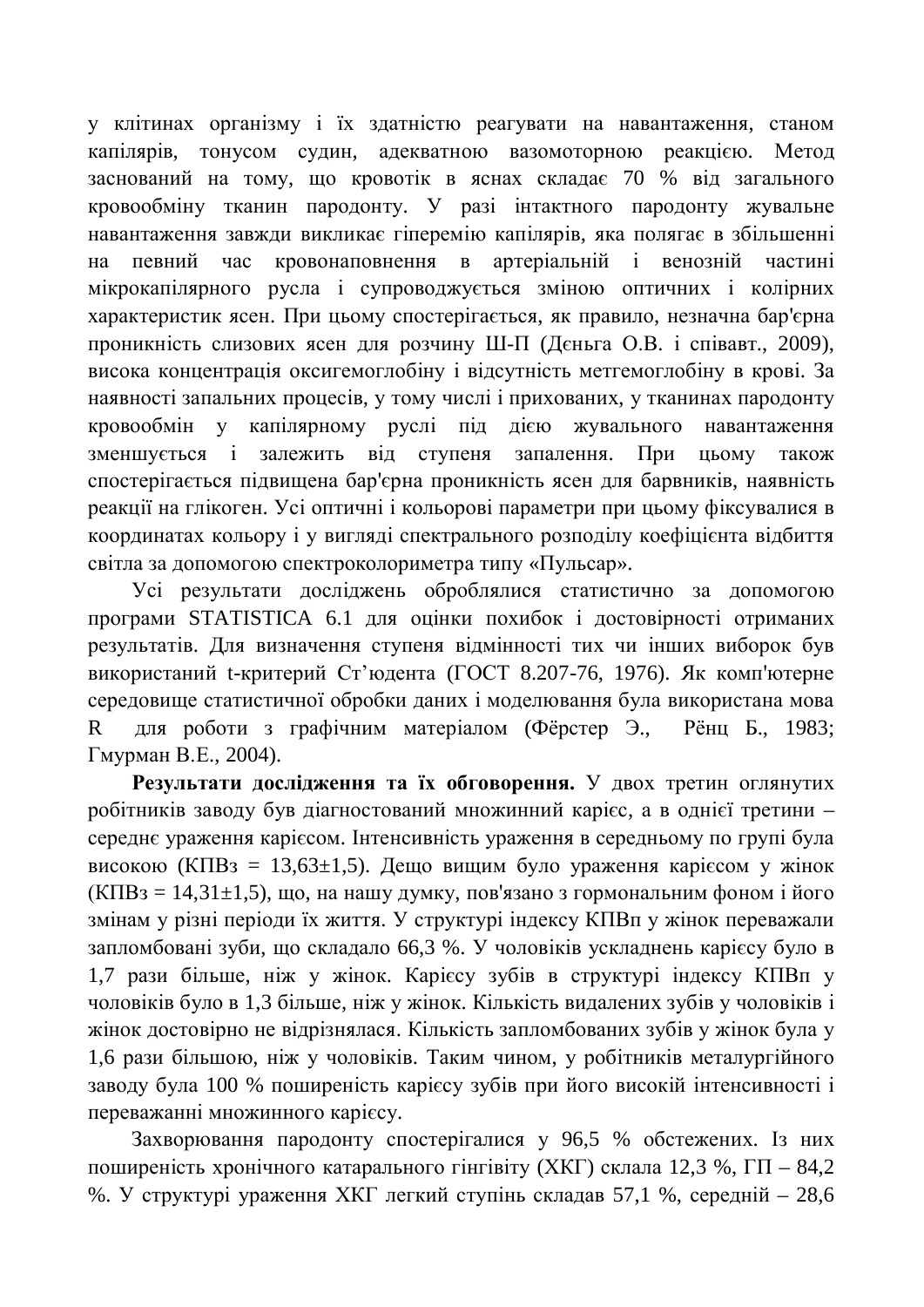%, важкий – 14,3 %. Початковий – нульовий і перший ступінь ГП відмічено у 57,9 % обстежених; у 15,9 % робітників відмічено I-II ступінь ГП і у 10,5 % – II-III ступінь.

Індекси РМА %, кровоточивості, Ш-П у чоловіків були в 1,2 рази вищими, ніж у жінок, а зубний камінь і патологічні кишені – в 1,5 рази частіше. На наш погляд, це пов'язано з різною мотивованістю чоловіків і жінок до догляду за порожниною рота. Показники індексів Silness-Loe і Stallard у чоловіків були також вишими у 1,3 і 1,1 рази відповідно. Кількість жінок із задовільним рівнем гігієни порожнини рота була в 1,8 рази більшою, ніж чоловіків. Лише у жінок в 5,6 % випадків відмічена добра гігієна порожнини рота. При цьому індекс Silness-Loe був вищим в 1,6 рази при II-III ст.  $\Gamma$ П порівняно з ХКГ. Індекс Stallard мав ту ж тенденцію, відрізняючись у групі з ГП II-III ст. порівняно з ХКГ у 1,7 рази.

Оцінюючи поширеність (РМА %) у разі захворювань тканин пародонту у робітників металургійного виробництва при різному ступені важкості ХКГ, ми відзначили, що легкий ступінь спостерігався в 57,1 % випадків, а важкий – у 4,3 рази рідше. При цьому показники РМА % при ХКГ в середньому по групі відрізнялися від групи ГП в 1,4 рази, індекс Мюллемана – в 1,3 рази. Показники наявності зубного каменя вищий при II-III ст. ГП у 1,9 рази. Глибина патологічної кишені при цьому була вищою у 3,4 рази. Усереднені значення рухливості зубів (періотестування), швидкість поширення ультразвукової хвилі в нижній щелепі робітників і залежність електричного імпедансу ротової рідини від частоти, на якій він вимірювався, знаходилися в межах норми.

Проведений статистичний аналіз показав, що індекси КПВз і КПВп, що характеризують стан твердих тканин зубів, у віці від 20-30 до 40-50 років збільшуються надлінійно, що свідчить, на наш погляд, про негативний вплив умов виробництва на реалізацію генетичних порушень. По Україні в середньому ці показники з віком збільшуються сублінійно. Показники денситометрії SOS, BUA і BQI із віком у робітників заводу зменшуються відповідно на 1,6 %, 7 %, і 11,5%, що свідчить про більш швидке погіршення архітектоніки кісткової тканини, а не її загальної мінералізації. Крім того, можна відзначити, що з віком аналогічно індексам КПВз і КПВп зростає індекс кровоточивості, а індекс РМА % корелює з індексом «зубний камінь» на рівні 0,8. Отримані результати свідчать про необхідність розробки для робітників металургійного виробництва ефективних комплексів профілактики стоматологічних захворювань з урахуванням шкідливих чинників виробництва.

Основну роль в патогенетичних механізмах розвитку професійних захворювань відіграють гени системи детоксикації. Результати дослідження показали, що у відібраній групі робітників гени СҮР1А1 і Сур3А4, які відносяться до першої фази детоксикації, були в основному нормально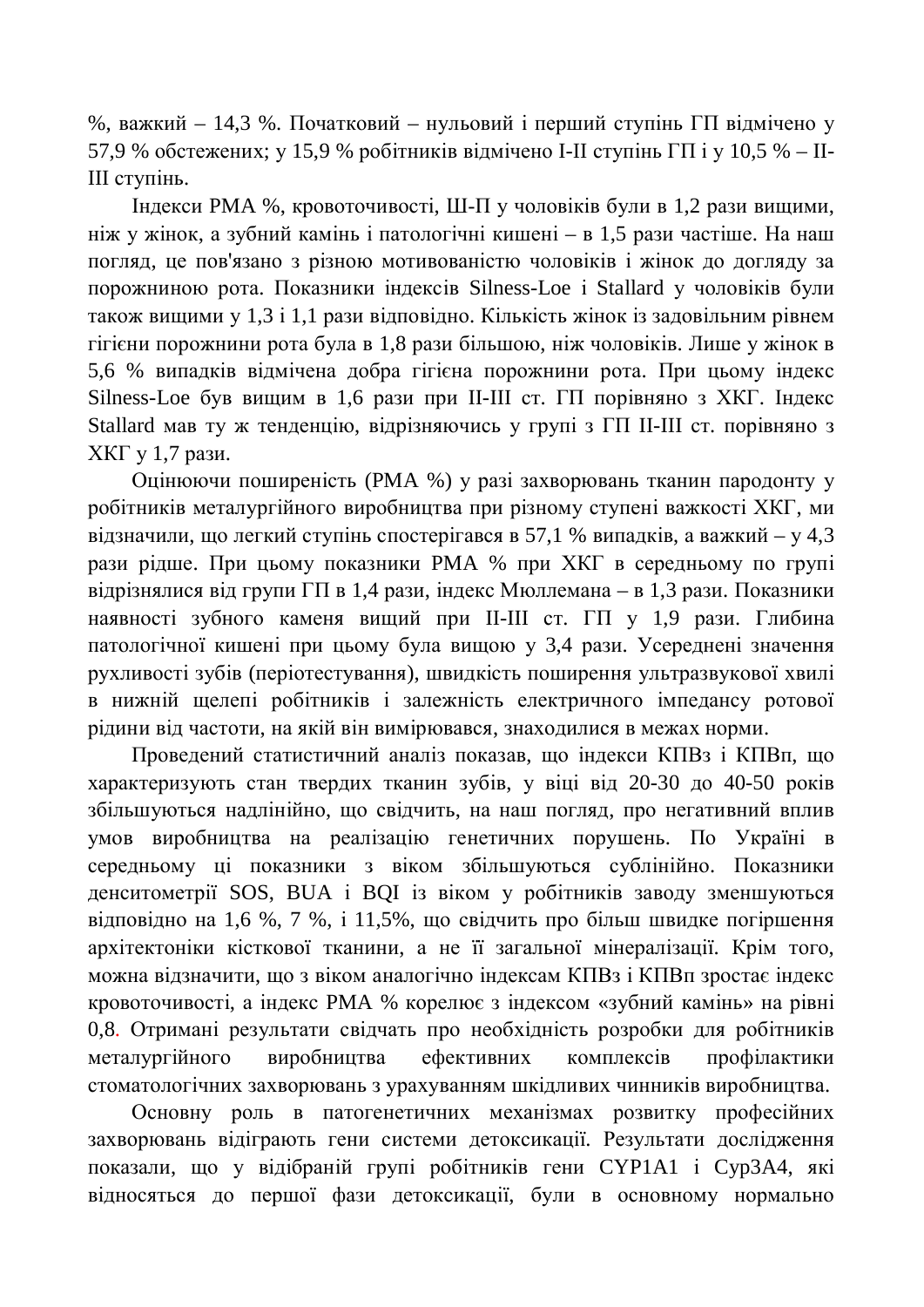функціонуючими. Ген другої фази детоксикації – GSTM1 у 60% робітників дослідженої групи був також функціональним геном, а у 40 % був нульовий генотип. Висока активність генів ферментів першої фази біотрансформації ксенобіотиків (СҮР1А1 і Сур3А4) і низька активність генів ферментів другої фази біотрансформації ксенобіотиків зумовлює низьку міру очищення клітин організму від токсинів, унаслідок чого розвиваються процеси ПОЛ клітинної стінки, токсичні пошкодження клітинних структур.

Вивчення поліморфізмів генів, що входять у генну мережу метаболізму кісткової тканини, показало, що у третини досліджених робітників був виявлений гетерозиготний стан гена COL1A1 Sp1. Для даного генотипу характерні форми недосконалого остеогенезу, оскільки при гетерозиготах (G/T) має місце достовірно низька мінеральна щільність кістки. У половини пацієнтів лослілжуваної вибірки виявлено наявність функціонально неповноцінного генотипу А/А в гені COL2A1 6846С>А. Тобто, в даних робітників із більшою або меншою вірогідністю була схильність до запальнодегенеративних змін. У досліджуваній групі робітників виявлений також гетерозиготний поліморфізм гена ММР1, що призводить до підвищеного розщеплювання білків міжклітинного матриксу і, як наслідок, до деструкції підтримуючого апарату зуба. Ген CALCR C1377T був представлений у мутантній Т/t і гетерозиготній формах С/t. Це супроводжується порушенням процесів мінералізації кісткового матриксу, що може також сприяти розвитку карієсу. Алельні варіанти гена ER-L для PvuII і Xba1 у досліджуваній вибірці робітників були в основному гетерозиготними, а в третини робітників – мутантними. Дані мутації сприяють порушенню продукції статевих гормонів і, як наслідок, прискорення резорбції кісткової тканини.

Таким чином, для зниження впливу несприятливих виробничих факторів, що провокують розвиток патології на тлі порушеного генотипу, необхідна розробка спеціальної профілактики, заснованої на вивченні спадкової схильності до професійних хвороб.

Моделювання шкідливих факторів металургійного виробництва в експерименті впродовж 30 днів викликало різке підвищення всіх маркерів запалення в яснах тварин: лейкоцитарної еластази – на 65,1 %, лізосомальної  $K\Phi$  – на 46,5 % і рівня пероксидації ліпідів, який визначався за вмістом МДА – на 80,7 %. На тлі інтенсифікації процесів запалення в тканинах ясен щурів під впливом несприятливих чинників встановлено зниження антиоксидантного захисту, про що свідчило зменшення на 31,0 % активності одного з основних антиоксидантних ферментів – каталази. Активація процесів ПОЛ з одночасним зниженням антиоксидантного захисту спричинили зменшення АПІ в тканинах ясен тварин у 2,6 рази.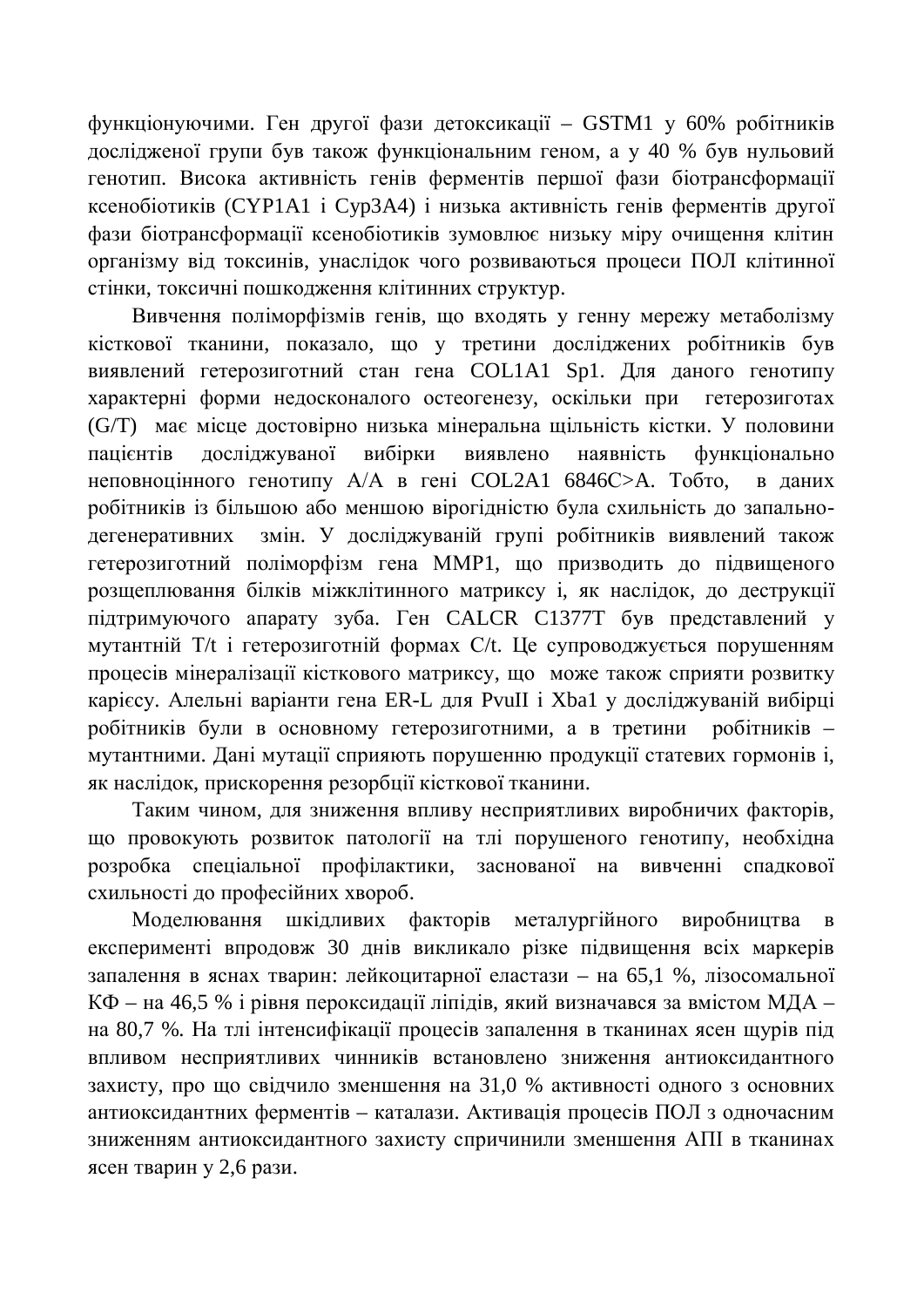Профілактичне введення щурам розробленого комплексу препаратів сприяло ефективному зниженню в яснах щурів 3-ої групи маркерів запалення – вмісту МДА в 1,53 рази (до 19,13  $\pm$  1,67 ммоль/кг), активність еластази в 1,42 рази (до 0,055  $\pm$  0,007 мкат/кг) і КФ в 1,26 рази (до 17,29  $\pm$  1,58 мкат/кг). Активність каталази в яснах щурів при цьому підвищилася в 1,25 рази (до 6,32  $\pm$  0,59 мкат/кг), індекс АПІ – майже в 2 рази (до 3,39  $\pm$  0,42), а ступінь атрофії альвеолярного відростка зменшився в 1,15 рази (до 34,5  $\pm$  1,7 %). Крім того, розроблений профілактичний комплекс призводив до пілвишення активності ЛФ в щелепах щурів в 1,3 рази (до 33,6  $\pm$  2,8 мк-кат/г), зниження КФ в 1,4 рази  $(104.52 \pm 0.28 \text{ MK-KAT/T})$ ,  $3\overline{1}A$  B 1,3 pass  $(104.37,1 \pm 3.6 \text{ KAT/KT})$  та активності еластази в 1,54 рази (до 4,1  $\pm$  0,6 мк-кат/г).

Аналіз отриманих експериментальних даних показує, що при тривалій дії вібрації, хімічного пилу, шумів, ІЧ і УФ випромінювання в сироватці крові щурів основні параметри антиоксидантно-прооксидантної системи також погіршувалися (зростав рівень МДА на 80,3 %, знижуваляся активність каталази на 40,5 %, зменшувався індекс АПІ в 3 рази). Застосування профілактичного комплексу призводило практично до їх нормалізації (досягаючи відповідно 1,83 ± 0,19 мкмоль/л, 0,245 ± 0,031 мкат/л і 1,34 ± 0,15). При цьому нормалізувалися і показники протеазно-інгібіторної системи: ЗПА зменшилася в 1,57 рази (до 3,65  $\pm$  0,47 нкат/л), а рівень IT збільшився в 1,1 рази (до 0,552  $\pm$  0,028 г/л), внаслідок чого коефіцієнт ІТ/ЗПА збільшився в 1,68 рази  $(100.151 \pm 0.007)$ .

У результаті застосування розробленого профілактичного комплексу в основній групі працівників металургійного виробництва пародонтопротекторна ефективність, розрахована за індексом РМА % (Parma), склала 57 %, а за індексом Мюллемана – 50 %. При цьому індекс Silness-Loe в основній групі зменшився в 1,6 рази, а індекс Stallard – в 1,9 рази, тоді як у групі порівняння вони через 1 рік не відрізнялись достовірно від вихідних.

В основній групі за 2 роки спостережень також збільшилася в 2,9 рази кількість пацієнтів з доброю гігієною порожнини рота, із задовільною гігієною – в 2,1 рази, а кількість робітників з незадовільною гігієною зменшилася в 2,6 рази. У групі порівняння кількість пацієнтів із задовільною гігієною порожнини рота збільшилася лише в 1,1 рази, а із незадовільною гігієною зменшилась в 1,2 рази.

Карієспрофілактична ефективність розробленого комплексу за 2 роки спостереження за показником приросту карієсу склала в середньому по групі 25,6 % (КПЕ =  $100 - 0.87*100/1.17$ ). У виділеній групі робітників із найвищою інтенсивністю карієсу зубів (НІК) за 2 роки спостережень отримана вища редукція карієсу, яка склала 32,1 % (КПЕ<sub>НІК</sub> = 100 – 0,95\*100/1,4).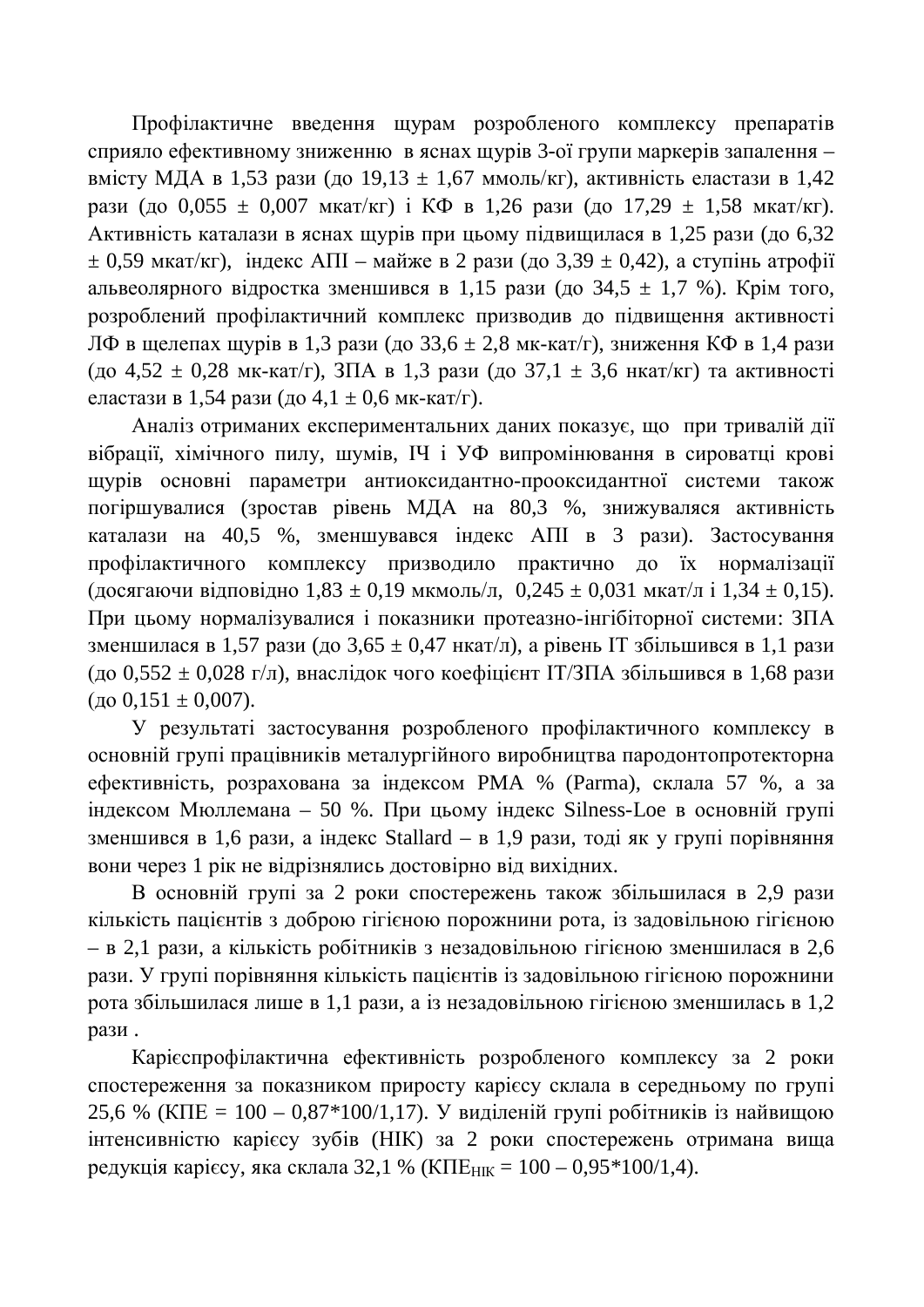Проведені дослідження показали, що несприятливі фактори металургійного виробництва викликають виснаження антимікробного та антиоксидантного захисту порожнини рота робітників металургійного заводу, унаслідок чого у них спостерігалось посилене розмноження патогенної і умовно-патогенної мікрофлори, а також інтенсифікація ПОЛ. Проведення лікувально-профілактичних заходів призводило до стійкого зниження інтенсивності ПОЛ (МДА – від 0,391  $\pm$  0,041 до 0,176 $\pm$ 0,026 мкмоль/л) і зменшення розмноження патогенної мікрофлори (активність уреази – від 0,381  $± 0,032$  до  $0,258 ± 0,011$  мк-кат/л), до збільшення активності фізіологічного антиоксидантного захисту (активність каталази – від 0,137  $\pm$  0,010 до 0,262  $\pm$ 0,034 мкат/л) i неспецифічного антимікробного захисту (активність лізоциму – від 54 ± 7 до 129 ± 13 од/л) у порожнині рота. У групі порівняння вказані біохімічні показники протягом року змінилися недостовірно.

Вивчення впливу розробленої комплексної терапії для робітників металургійного виробництва на стабільність водневого потенціалу рН ротової рідини показало, що запропонована комплексна профілактика ускладнень дозволила знизити в них уже через 3 місяці величину його коливань в окремих пробах ( $\Delta$ рH) в основній групі у 1,57 рази і через 1 рік лікування вона була у 2 рази меншою ніж у вихідному стані і в 2,2 рази меншою, ніж в групі порівняння, що свідчить про певну нормалізацію функціональних адаптаційнокомпенсаторних реакцій, які підтримують його стабільність.

Зарядовий стан клітин букального епітелію є репрезентативним показником клітинного метаболізму не лише в букальному епітелії, але і для всього організму вцілому, визначаючи рівень функціональних і адаптаційнокомпенсаторних реакцій в ньому, тобто рівень загальної і місцевої неспецифічної резистентності. Комплексна терапія практично нормалізувала до 53 %, знижений у робітників металургійного виробництва відсоток рухомих ядер КБЕ і відношення амплітуд електрофоретичних коливань плазмолем до амплітуди ядер (Апл/Ая = 1,79). У той же час у групі порівняння зарядовий стан КБЕ за 1 рік спостереження практично не змінився.

У вихідному стані у більшості робітників, що брали участь у дослідженнях, спостерігалося спазмування капілярів ясен на регламентоване жувальне навантаження, що супроводжувалося зменшенням кровотоку у венозній і артеріальній його частині і, отже, зменшенням коефіцієнта відбиття світла яснами і їх колірних координат ( $\Delta X = -3,4$ ,  $\Delta Y = -3,4$ ,  $\Delta Z = -3,5$ ), що свідчило про порушення функціональних реакцій, які регулюють кровотік у капілярах. Профілактичний комплекс нормалізував реакції мікрокапілярного русла на жувальне навантаження  $(\Delta X = +1, 2, \Delta Y = +1, 1, \Delta Z = +1, 2)$  і зменшував бар'єрну проникність ясен для барвника розчину Ш-П (профарбованість ясен знизилася на 13-17 %).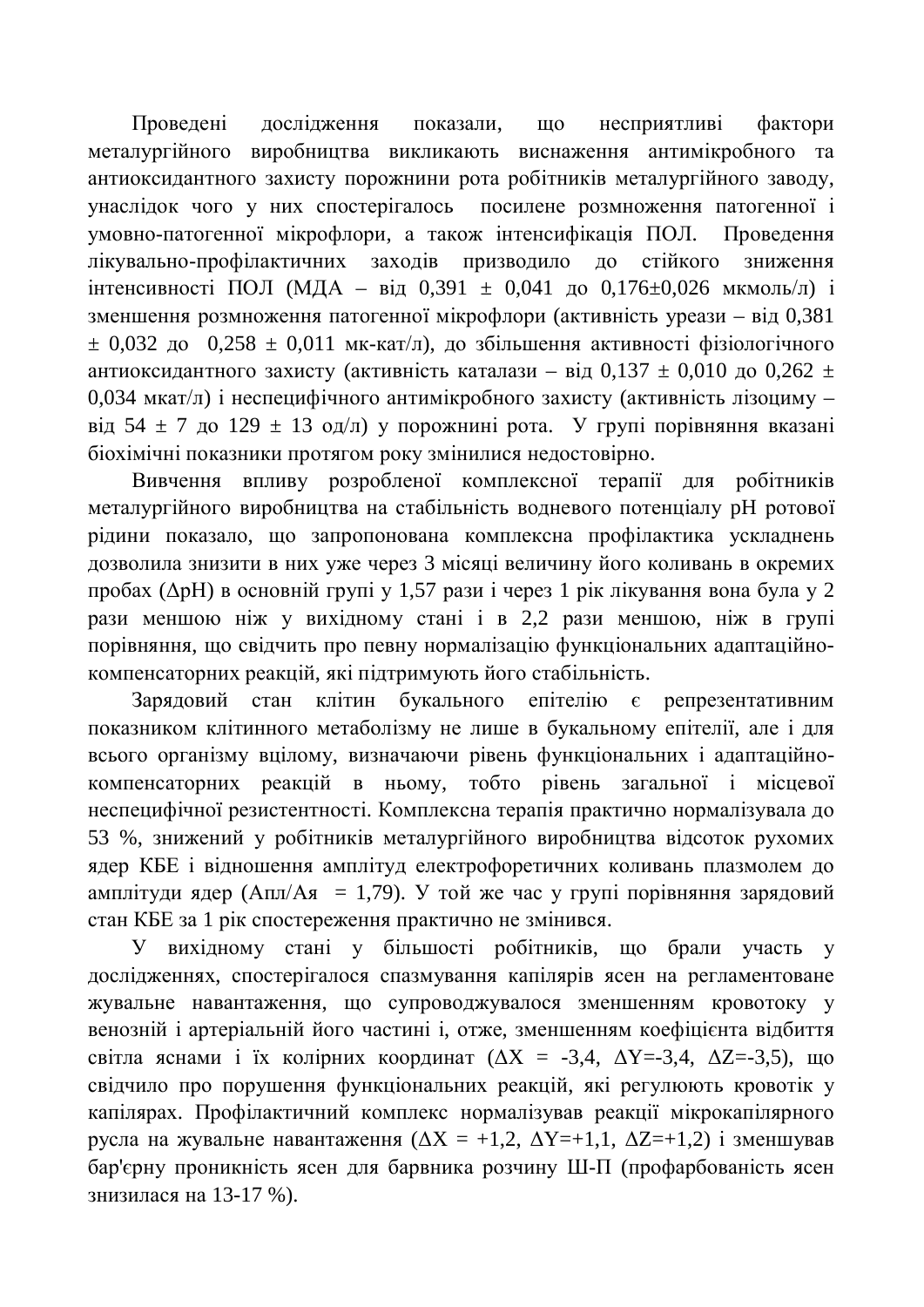#### **ВИСНОВКИ**

У дисертаційній роботі представлено патогенетично, експериментально і клінічно обгрунтоване вирішення актуальної задачі стоматології – підвищення ефективності профілактики і лікування основних стоматологічних захворювань у працівників металургійних підприємств за рахунок проведення на фоні постійної екотоксикації і стресу комплексних лікувально-профілактичних заходів, що підвищують неспецифічну резистентність і нормалізують адаптаційно-компенсаторні реакції організму.

1. У робітників сталеливарного заводу м. Дніпропетровськ спостерігалася 100 % поширеність карієсу зубів при його високій інтенсивності  $\overline{a}$  переважанні множинного карієсу (77,2 $\pm$ 6,2 %), надлінійне зростання індексу КПВз із підвищенням тривалості їх роботи на цьому виробництві. Крім того в 96,5 % випадків у них мали місце захворювання пародонту (хронічний катаральний гінгівіт, генералізований пародонтит 0-III ст.) і більш швидке порушення архітектоніки кісткової тканини в порівнянні із загальною їх мінералізацією.

2. Молекулярно-генетичні дослідження на клітках букального епітелію робітників металургійного виробництва показали високу активність генів ферментів першої фази біотрансформації ксенобіотиків (СҮР1А1 і Сур3А4) і низьку активність генів ферментів другої фази біотрансформації ксенобіотиків (нульовий генотип GSTM1 – у 40 %), що передбачає низький ступень знешкодження токсинів у клітинах організму, а також багаточисельні гетерозиготні стани в генетичній мережі метаболізму кісткової тканини.

3. Профілактичне введення щурам розробленого терапевтичного комплексу при моделюванні шкідливих чинників металургійного виробництва ефективно знижувало в яснах тварин вміст МДА в 1,53 рази (до 19,13  $\pm$  1,67 ммоль/кг), активність еластази в 1,42 рази (до 0,055  $\pm$  0,007 мкат/кг) і КФ в 1,26 рази (до 17,29  $\pm$  1,58 мкат/кг), підвищувало активність каталази в 1,25 рази (до 6,32  $\pm$  0,59 мкат/кг), індекс АПІ в 2 рази (до 3,39  $\pm$  0,42) і зменшувало ступень атрофії альвеолярного відростка в 1,15 рази (до 34,5  $\pm$  1,7 %).

4. В експерименті розроблений профілактичний комплекс у щелепах щурів на тлі моделювання негативних чинників металургійного виробництва зумовлював підвищення активності ЛФ в 1,3 рази (до 33,6  $\pm$  2,8 мк-кат/г), зниження КФ в 1,4 рази (до 4,52  $\pm$  0,28 мк-кат/г), ЗПА в 1,3 рази (до 37,1  $\pm$  3,6 нкат/кг) і активності еластази в 1,54 рази (до 4,1  $\pm$  0,6 мк-кат/г), а в сироватці крові – до зменшення ЗПА в 1,57 рази (до 3,65  $\pm$  0,47 нкат/л) і збільшення коефіцієнта ІТ/ЗПА в 1,68 рази (до 0,151  $\pm$  0,007).

5. Пародонтопротекторна ефективність розробленого лікувально-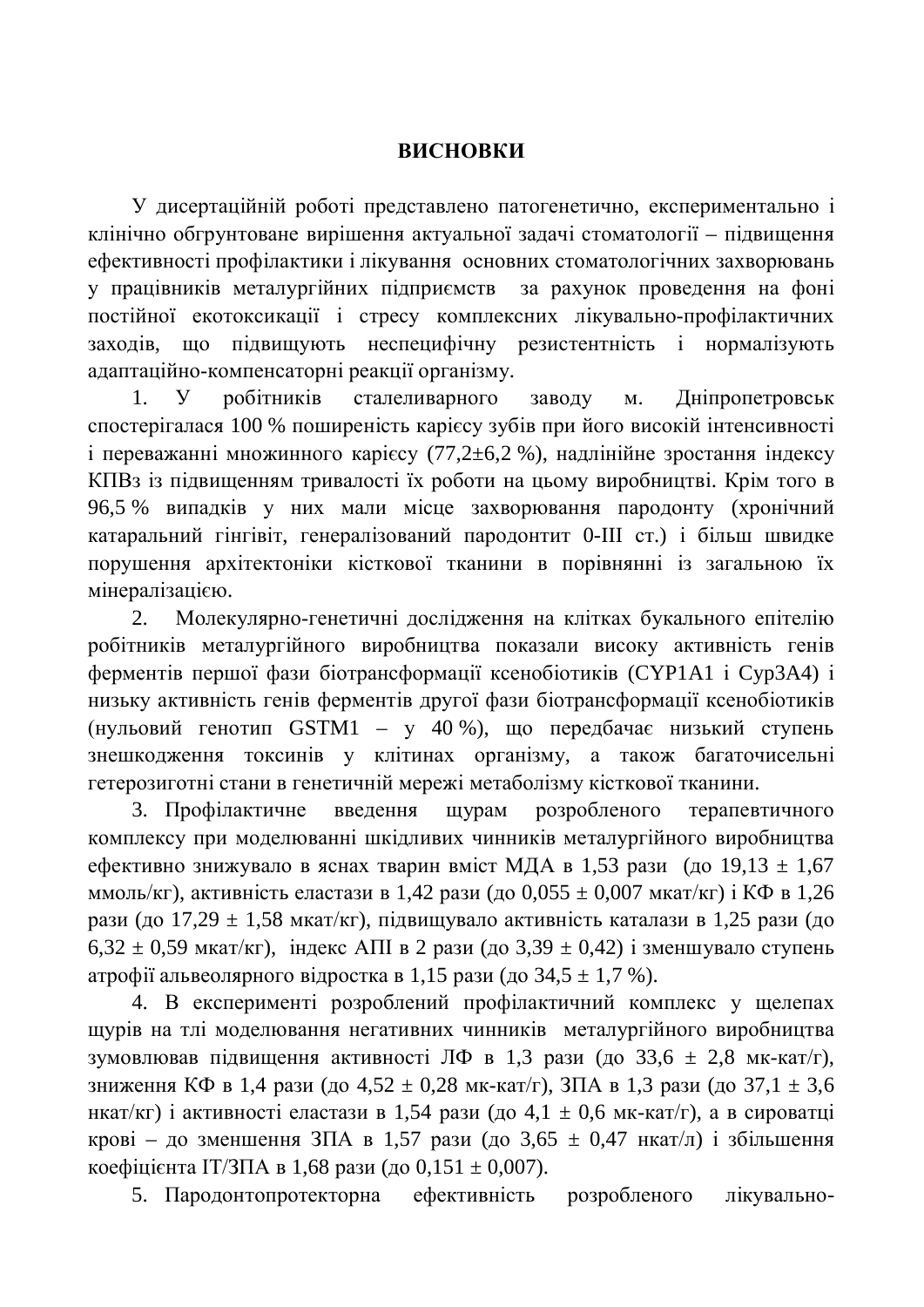профілактичного комплексу в основній групі працівників металургійного виробництва, яка розраховувалась за індексом Рагта, склала 57 %, а за індексом Мюллемана – 50 %. При цьому індекс Silness-Loe в основній групі зменшився в 1,6 рази, а індекс Stallard – в 1,9 рази, тоді як в групі порівняння вони майже не змінилися.

6. Карієспрофілактична ефективність розробленого комплексу за 2 роки спостереження за приростом карієсу склала в середньому по групі 25,6 %, а в групі з найвишою інтенсивністю карієсу зубів – 32,1 %. При цьому в основній групі кількість пацієнтів з доброю гігієною порожнини рота збільшилася в 2,9 рази, із задовільною гігієною порожнини рота – в 2,1 рази, а кількість пацієнтів із незадовільною гігієною зменшилася в 2,6 рази.

7. Проведення лікувально-профілактичних заходів у працівників металургійного виробництва призводило до стійкого зниження в ротовій рідині протягом року спостереження інтенсивності ПОЛ (МДА – від 0,391  $\pm$  0,041 до  $0,176\pm0,026$  мкмоль/л) і розмноження патогенної мікрофлори (активність уреази – від 0,381  $\pm$  0,032 до 0,258  $\pm$  0,011 мк-кат/л), а також до збільшення активності фізіологічного антиоксидантного захисту (активність каталази – від  $0.137 \pm 0.010$  до  $0.262 \pm 0.034$  мкат/л) і неспецифічного антимікробного захисту (активність лізоциму – від 54 ± 7 од/л до 129 ± 13 од/л) у порожнині рота. У групі порівняння вказані біохімічні показники протягом року змінилися недостовірно.

8. Комплексна профілактика стоматологічних захворювань і їх ускладнень у робітників металургійного виробництва дозволила знизити величину коливань pH ротової рідини ( $\Delta$ pH) в окремих пробах в основній групі в 2 рази, нормалізувати відсоток електрофоретично рухливих ядер клітин букального епітелію (до 53 %) і відношення амплітуд електрофоретичних коливань плазмолем та ядер (Апл/Ая = 1,79 $\pm$ 0,11), а також функціональні реакції мікрокапілярного русла ясен на жувальне навантаження та знизити бар'єрну проникність ясен для барвника розчину Ш-П (профарбованість ясен знизилася на 13-17%).

## ПРАКТИЧНІ РЕКОМЕНДАЦІЇ

1. Перед проведенням лікувально-профілактичних заходів у робітників заводів металургійної промисловості для діагностики стоматологічного статусу рекомендовано включати молекулярно-генетичну оцінку за клітинами букального епітелію схильності у них до основних стоматологічних захворювань (в першу чергу гени детоксикації 2-ої фази GSTM1, кісткового метаболізму і запалення Col1A1, CALCR та ER-L – для жінок).

2. У терапевтичний лікувально-профілактичний комплекс для робітників заводів металургійної промисловості рекомендовано включати адаптогенні,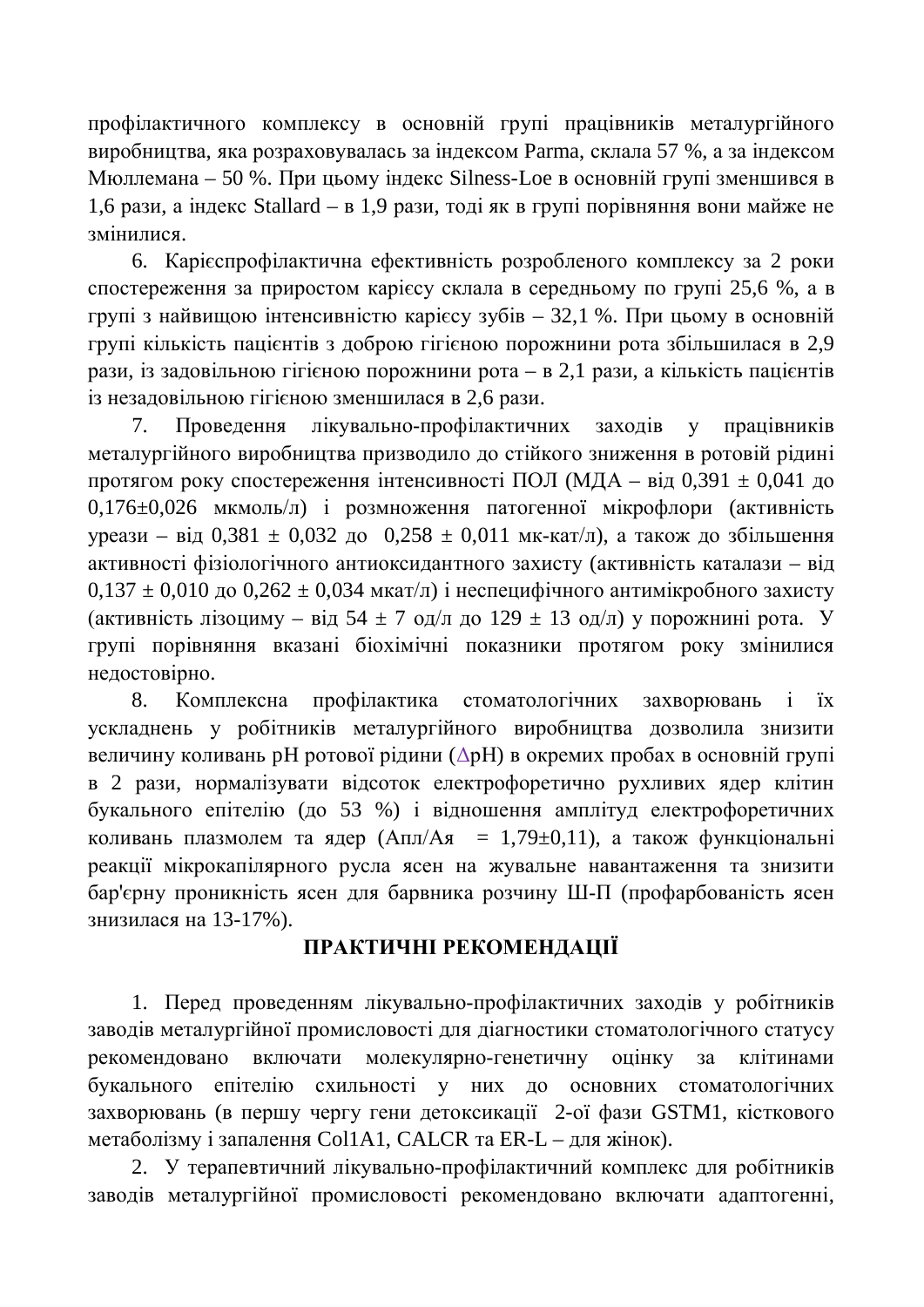антиоксидантні, протизапальні препарати та детоксиканти, набори макро- і мікроелементів для компенсації чинників ризику виникнення стоматологічної патології, пов'язаної з постійною виробничою інтоксикацією.

3. Робітникам металургійного виробництва рекомендовано використовувати в домашніх умовах іонну зубну щітку, яка розчиняє зубний наліт і зубний камінь за рахунок іонів ТіО<sub>2</sub>.

## СПИСОК ОПУБЛІКОВАНИХ РОБІТ ЗА ТЕМОЮ ДИСЕРТАЦІЇ:

1. Гаврищук А. В. Экспериментальное обоснование профилактики основных стоматологических заболеваний у работников металлургической промышленности / А. В. Гаврищук, О. А. Макаренко, О. А. Глазунов // Актуальні проблеми транспортної медицини (Copernicus, Польща). – 2014. – Т.  $2, \mathbb{N} \times 4 - C. 110 - 117.$ 

 $A$ втор брала участь в експерименті, аналізі результатів і написанні статті.

2. Деньга О. В. Стоматологический статус робочих металлургического производства / О. В. Деньга, А. В. Гаврищук // Інновації в стоматології. – 2014.  $-\mathbb{N}$ ം 2. – С. 92-95. *Автор брала участь в епідеміологічних обстеженнях*, *аналізі*  $pesy_{Jb}$ *mamiв і написанні статті.* 

3. Деньга О. В. Оценка генетической предрасположенности работников металлургического производства к основным стоматологическим заболеваниям / О. В. Деньга, А. В. Гаврищук, Т. Г. Вербицкая // Вісник стоматології. – 2014. – №4. – С. 17-20. Автор брала участь в підготови*і* матеріалу, аналізі результатів і написанні статті.

4. Деньга О. В. Влияние комплексной профилактики на стоматологический статус и биохимические показатели ротовой жидкости рабочих металлургического производства / О. В. Деньга, А. В. Гаврищук, О. А. Макаренко // Journal of Health Sciences (Польща). – 2014. – Т. 4, № 12. – С. 105-114. Автор брала участь в клінічних обстеженнях, аналізі результатів і *ɧɚɩɢɫɚɧɧɿɫɬɚɬɬɿ.*

5. Гаврищук А. В. Клинико-лабораторная оценка эффективности профилактики стоматологических заболеваний рабочих металлургического производства / А. В. Гаврищук, О. В. Деньга, Э.М. Деньга // Інновації в стоматології. – 2014. – № 4. – С. 38-42. Автор проводила клінічі та клініколабораторні дослідження, брала участь в аналізі результатів і написанні  $c$ *mammi*.

6. Гаврищук А. В. Влияние лечебно-профилактического комплекса на костный метаболизм и анитоксидантно-прооксидантную систему животных на модели металлургического производства / А. В. Гаврищук // Медичні науки: напрямки та тенденції розвитку в Україні та світі : міжнарод. наук.-практ.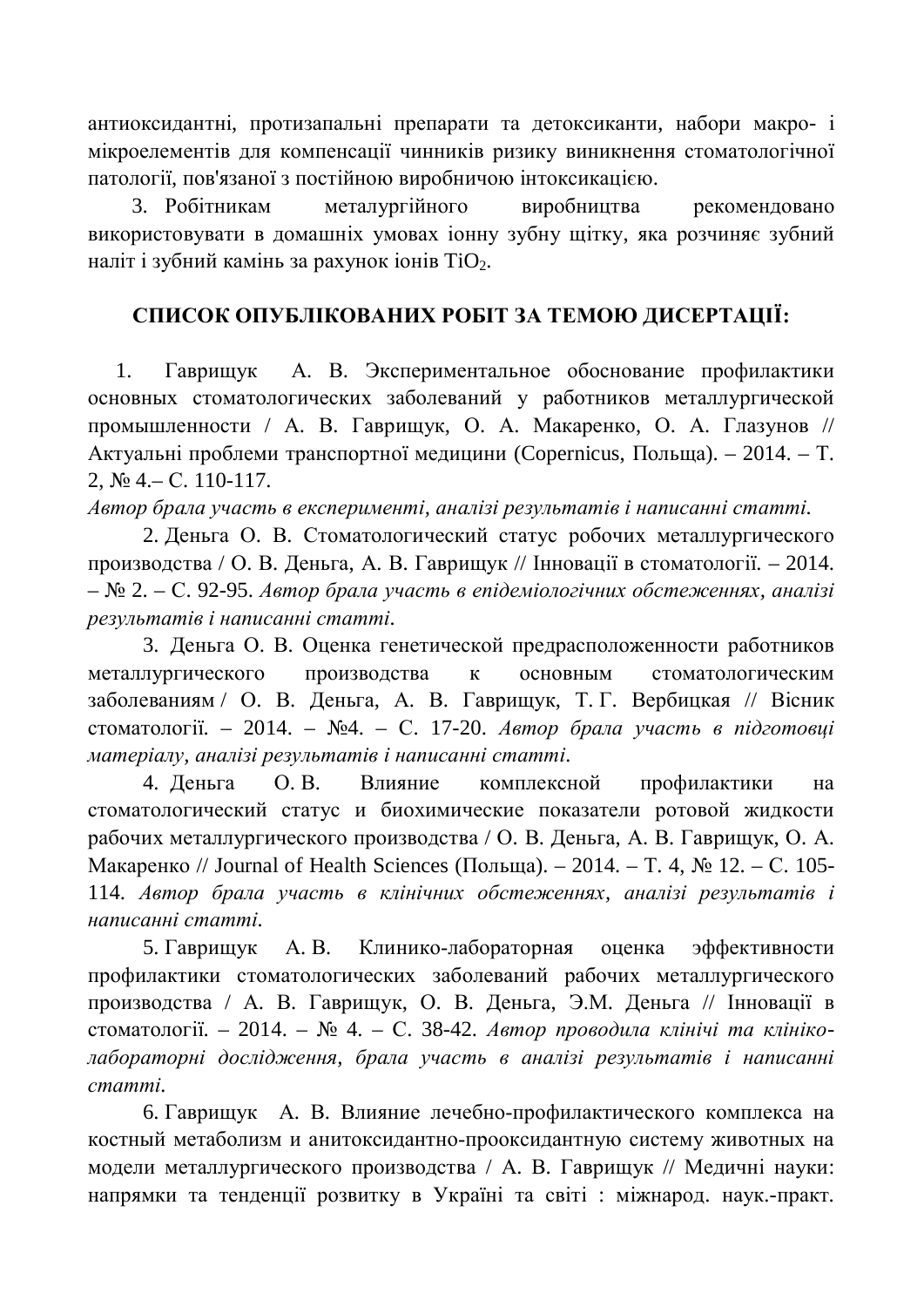конф., м. Одеса, 23-24 травня 2014 р. : тези допов. – Одеса, 2014. – С. 63-66.

7. Гаврищук А. В. Распространенность и интенсивность поражения твердых тканей зубов и тканей пародонта у работников металлургической промышленности / А. В. Гаврищук // Здоров'я людини у сучасному світі: питання медичної науки та практики: міжнарод. наук.-практ. конф., м. Одеса, 20-21 червня 2014 р. : тези допов. – Одеса, 2014. – С. 21-24.

8. Гаврищук А. В. Экспериментальная оценка эффективности кариес- и пародонтопротекторного комплекса при моделировании условий металлургического производства / А. В. Гаврищук // Фармацевтичні та медичні науки: актуальні питання: міжнарод. наук.-практ. конф., м. Дніпропетровськ, 16-17 травня 2014 р. : тези допов. – Дніпропетровськ, 2014. – С. 108-110.

#### *RIJIATOHA*

Гаврищук А. В. Обґрунтування комплексної профілактики основних стоматологічних захворювань у робітників металургійної промисловості. – Рукопис.

Дисертація на здобуття наукового ступеня кандидата медичних наук за спеціальністю 14.01.22 – стоматологія. Державна установа «Інститут стоматології НАМН України», Олеса, 2015.

У робітників металургійного виробництва спостерігалася 100 % поширеність карієсу зубів при його високій інтенсивності, надлінійне зростання індексу КПВз зі збільшенням тривалості їх роботи і 96,5 % поширеність захворювань тканин пародонту, порушення в генах детоксикації GSTM1 і кісткового метаболізму.

В експерименті на щурах при моделюванні шкідливих факторів виробництва апробовано розроблений терапевтичний комплекс, що дозволив нормалізувати порушені біохімічні параметри ясен, кісткових тканин, сироватки крові, знизити артофію альвеолярного відростка.

Карієспрофілактична ефективність розробленого комплексу за 2 роки спостережень за приростом карієсу у робітників склала в середньому по групі 25,6 %, а в групі з найвищою інтенсивністю карієсу зубів – 32,1 %, пародонтопротекторна ефективність за індексом Рагта склала 57 %, а за  $\overline{H}$ ндексом Мюллемана – 50 %. При цьому нормалізувалися біохімічні і біофізичні показники ротової рідини, клітин букального епітелію, функціонального стану мікрокапілярного русла.

Ключові слова: металургійне виробництво, стоматологічний статус, комплексна профілактика.

#### **АННОТАЦИЯ**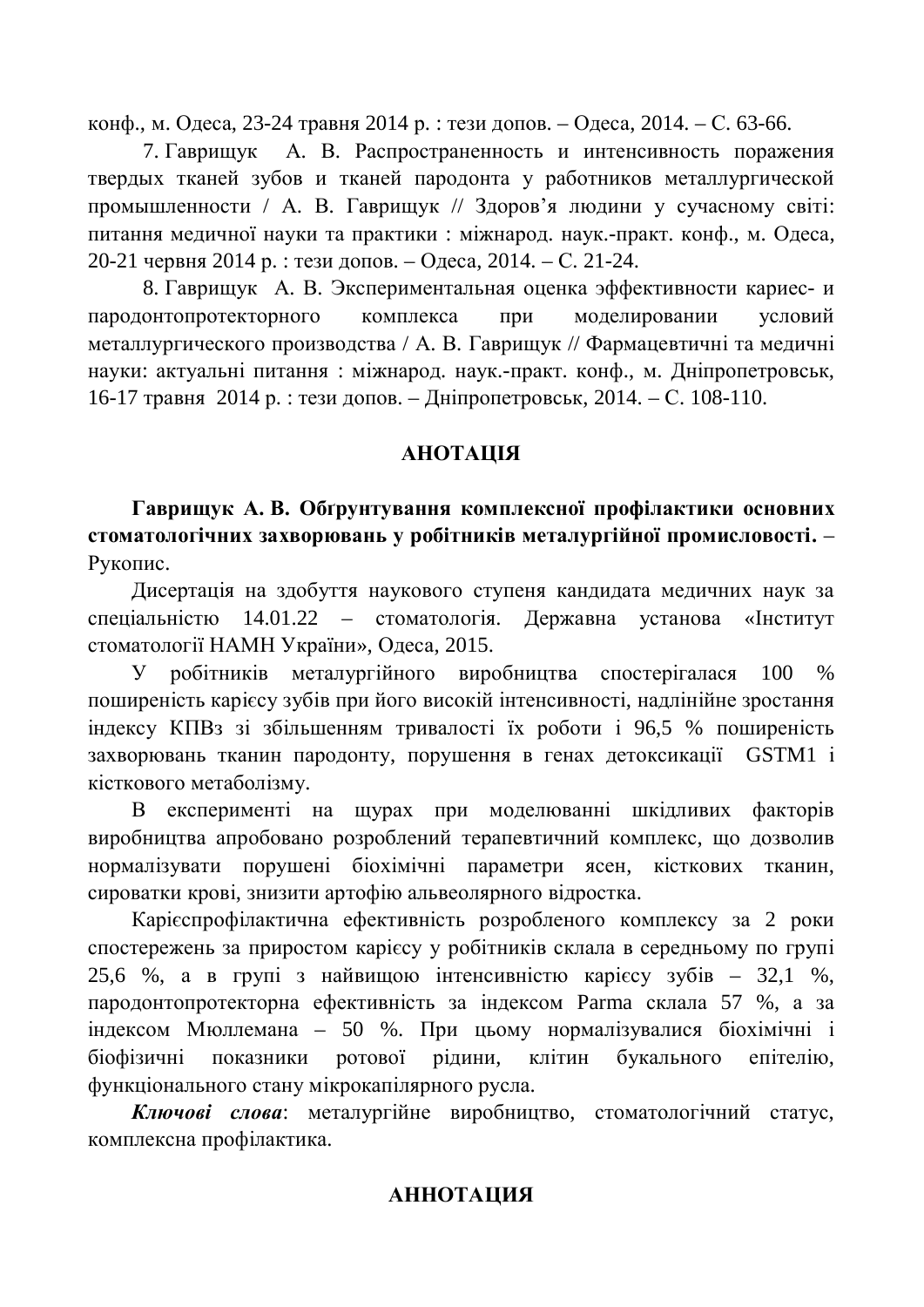Гаврищук А. В. Обоснование комплексной профилактики основных стоматологических заболеваний у рабочих металлургической промышленности. – Рукопись.

Диссертация на соискание научной степени кандидата медицинских наук по специальности 14.01.22 – стоматология. Государственное учреждение «Институт стоматологии НАМН Украины», Одесса, 2015.

У рабочих сталелитейного завода г. Днепропетровск наблюдалась 100 % распространенность кариеса зубов при его высокой интенсивности и превалировании множественного кариеса (77,2 $\pm$ 6,2 %), сверхлинейный рост индекса КПУз при увеличении продолжительности их работы на этом производстве. Кроме того имела место 96,5 % распространенность у них заболеваний тканей пародонта (хронический катаральный гингивит, генерализованый пародонтит 0-III степень) и более быстрое нарушение с возрастом архитектоники костной ткани по сравнению с общей ее минерализацией. Молекулярно-генетические исследования на клетках буккального эпителия рабочих металлургического производства показали высокую активность генов ферментов первой фазы биотрансформации ксенобиотиков (СҮР1А1 и Сур3А4) и низкую активность генов ферментов второй фазы биотрансформации ксенобиотиков (нулевой генотип GSTM1 40%), что предполагает низкую степень обезвреживания клеток организма от токсинов, а также многочисленные гетерозиготные состояния в генной сети метаболизма костной ткани. Профилактическое введение крысам разработанного терапевтического комплекса при моделировании вредных факторов металлургического производства эффективно снижало в десне животных содержание малонового диальдегида (до 19,13  $\pm$  1,67 ммоль/кг), активность эластазы (до 0,055  $\pm$  0,007 мкат/кг) и кислой фосфатазы (до 17,29  $\pm$ 1,58 мкат/кг), повышало активность каталазы в 1,25 раза (до 6,32  $\pm$  0,59 мкат/кг), антиоксидантно-прооксидантный индекс в 2 раза (до 3,39  $\pm$  0,42), и уменьшало степень атрофии альвеолярного отростка в 1,15 раза (до 34,5  $\pm$ 1,7 %). Разработанный профилактический комплекс вызывал в челюстях крыс на фоне моделирования негативных факторов металлургического производства повышение активности щелочной фосфатазы в 1,3 раза (до 33,6  $\pm$  2,8 мк-кат/г), снижение кислой фосфатазы в 1,4 раза (до 4,52  $\pm$  0,28 мк-кат/г), общей протеолитической активности в 1,3 раза (до 37,1  $\pm$  3,6 нкат/кг) и активности эластазы в 1,54 раза (до 4,1  $\pm$  0,6 мк-кат/г), а в сыворотке крови уменьшение общей протеолетической активности в 1,57 раза (3,65  $\pm$  0,47 нкат/л) и увеличение отношения ингибитора трипсина к общей протеолетической активности в 1,68 раза. Пародонтопротекторная эффективность применения разработанного лечебно-профилактического комплекса в основной группе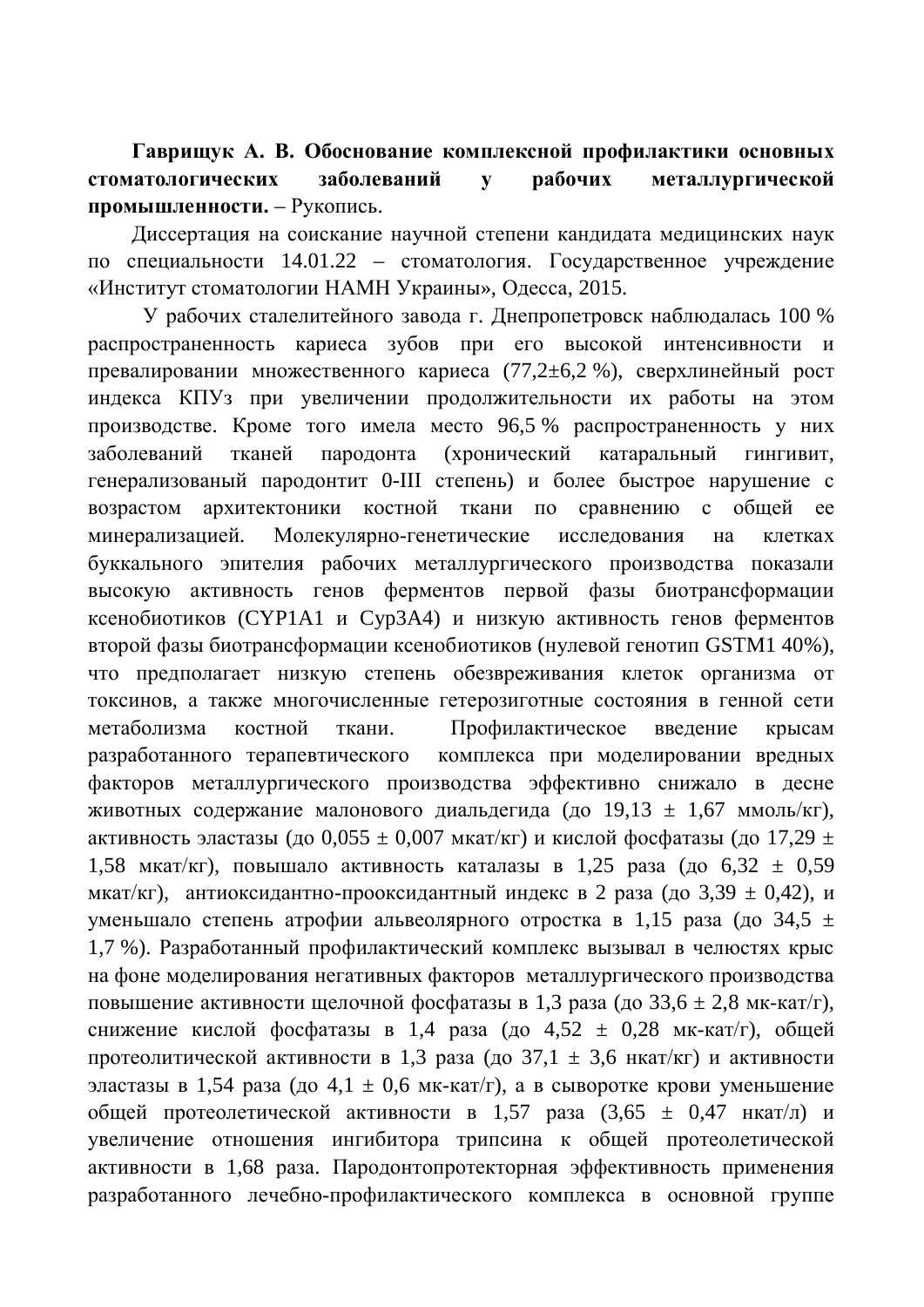работников металлургического производства, рассчитанная по индексу Parma, составила 57 %, а по индексу Мюллемана – 50 %. При этом индекс Silness-Loe в основной группе уменьшился в 1,6 раза, а индекс Stallard – в 1,9 раза в то время как в группе сравнения они практически не изменились. Кариеспрофилактическая эффективность разработанного комплекса за 2 года наблюдения по приросту кариеса составила в среднем по группе 25,6 %, а в группе с наивысшей интенсивностью кариеса зубов – 32,1 %. При этом в основной группе количество пациентов с хорошей гигиеной полости рта увеличилось в 2,9 раза, с удовлетворительной гигиеной полости рта – в 2,1 раза, а количество пациентов с неудовлетворительной гигиеной уменьшилось в 2,6 раза. Проведение лечебно-профилактических мероприятий у работников металлургического производства способствовало устойчивому снижению в ротовой жидкости в течение года наблюдения интенсивности перекисного окисления липидов (малонового диальдегида с 0,391  $\pm$  0,041 до 0,176  $\pm$  0,026 мкмоль/л) и уменьшению размножения патогенной микрофлоры (активность vреазы уменьшалась с 0,381  $\pm$  0,032 до 0,258  $\pm$  0,011 мк-кат/л), а также увеличению активности физиологической антиоксидантной защиты (активность каталазы возрасла с 0,137  $\pm$  0,010 до 0,262  $\pm$  0,034 мкат/л) и неспецифической антимикробной защиты в полости рта (активность лизоцима увеличилась с 54 ± 7 до 129 ± 13 ед/л). В группе сравнения указанные биохимические показатели в течение года изменились недостоверно. Комплексная профилактика стоматологических заболеваний и их осложнений у рабочих металлургического производства позволила снизить величину колебаний рН ротовой жидкости ( $\Delta$ рН) в отдельных пробах в основной группе в 2 раза, нормализовать процент электрофоретически подвижных ядер клеток буккального эпителия (до 53 %) и отношение амплитуд электрофоретических колебаний плазмолем к амплитуде ядер ( $A_{\text{m}}/A_{\text{s}} = 1,79 \pm 0,11$ ), функциональные реакции микрокапиллярного русла десны на жевательную нагрузку и снизить барьерную проницаемость десен для красителя раствора Ш-П (прокрашиваемость десны снизилась на 13-17%).

Ключевые слова: металлургическое производство, стоматологический статус, комплексная профилактика.

#### **ANNOTATION**

**Gavrischuk A. V. Substantiation of comprehensive prevention of basic stomatological diseases for the workers of metallurgical industry.** - Manuscript.

Dissertation for the candidate of medical sciences degree in speciality 14.01.22 dentistry. State Establishment "Institute of Stomatology of National Academy of Medical Sciences of Ukraine", Odessa, 2015.